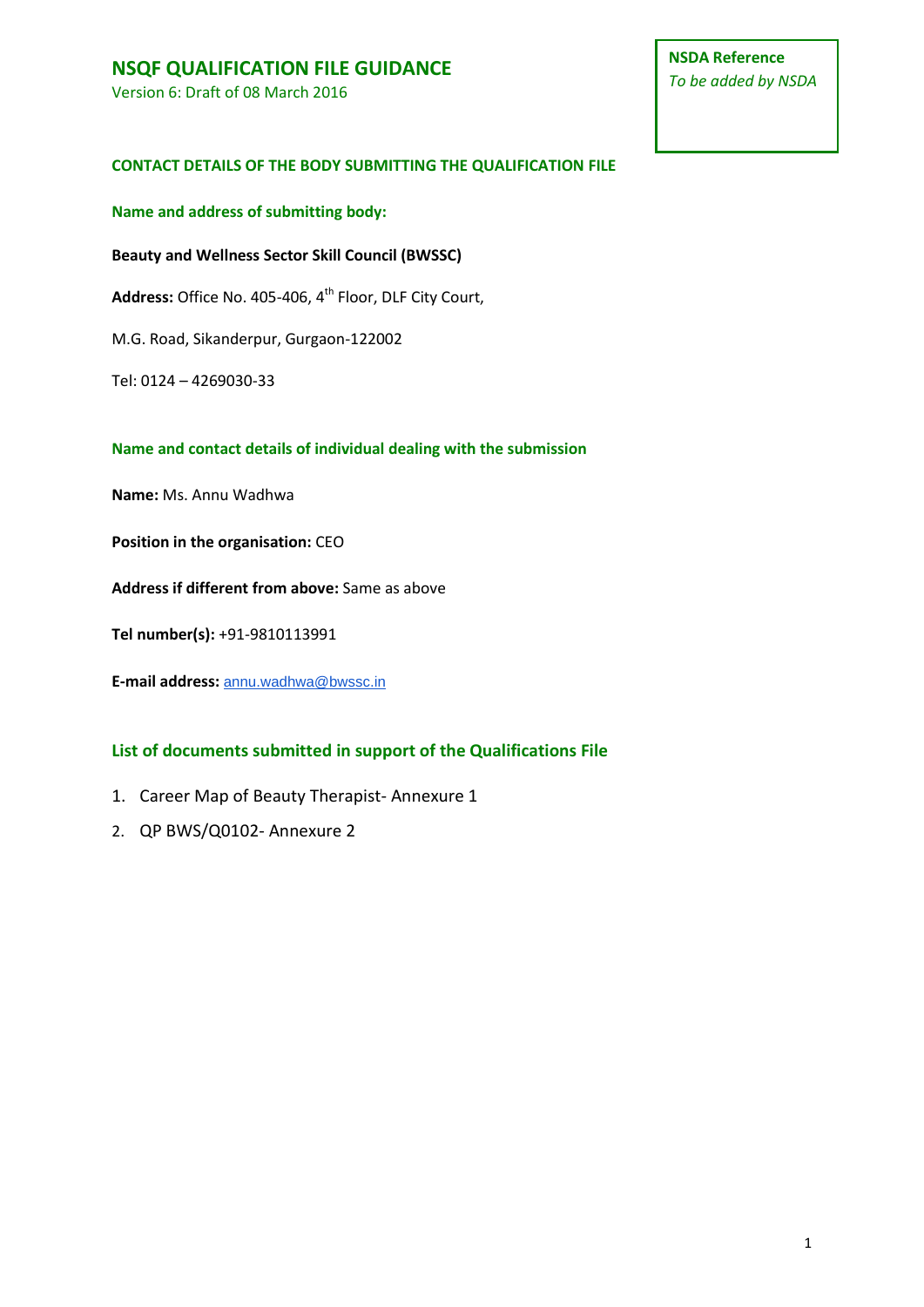Version 6: Draft of 08 March 2016

### **SUMMARY**

| <b>Qualification Title</b>        | <b>Beauty Therapist</b>                                                                                 |
|-----------------------------------|---------------------------------------------------------------------------------------------------------|
| <b>NCO Code</b>                   | NCO-2015/5142.0100                                                                                      |
| <b>Qualification Code</b>         | BWS/Q0102                                                                                               |
| <b>Nature and purpose of</b>      | This Qualification Pack (QP) contains National Occupational Standards for                               |
| the qualification                 | Beauty Therapist job role.                                                                              |
|                                   | The purpose of this qualification is to skill and upskill people with the                               |
|                                   | intent to employ them as Beauty Therapist.                                                              |
| <b>Body/bodies which will</b>     | Beauty and Wellness Sector Skill Council (BWSSC)                                                        |
| award the qualification           |                                                                                                         |
| <b>Body which will accredit</b>   | Beauty and Wellness Sector Skill Council (BWSSC)                                                        |
| providers to offer                |                                                                                                         |
| courses leading to the            |                                                                                                         |
| qualification                     |                                                                                                         |
| <b>Body/bodies which will</b>     | Confederation of Indian Industry (CII)                                                                  |
| carry out assessment of           | Mettl                                                                                                   |
| <b>learners</b>                   | <b>Aspiring Minds</b>                                                                                   |
|                                   | <b>Iris Corp</b>                                                                                        |
|                                   | <b>Eduworld Consultants Pvt Ltd</b>                                                                     |
|                                   | <b>CoCubes Technologies</b>                                                                             |
| <b>Occupation(s) to which</b>     |                                                                                                         |
| the qualification gives           | <b>Skincare Services- Beauty Therapist</b>                                                              |
| access                            |                                                                                                         |
|                                   |                                                                                                         |
| <b>Licensing requirements</b>     | N/A                                                                                                     |
| <b>Level of the qualification</b> | 4                                                                                                       |
| in the NSQF                       |                                                                                                         |
| <b>Anticipated volume of</b>      | 350 hours                                                                                               |
| training/learning                 |                                                                                                         |
| required to complete the          |                                                                                                         |
| qualification                     |                                                                                                         |
| <b>Entry requirements</b>         | Minimum Educational Qualifications - Class X pass and commensurate                                      |
| and/or recommendations            | ability to read, write and communicate effectively in the job role                                      |
|                                   | Experience - Minimum 6 months of experience as an Assistant Beauty                                      |
|                                   | Therapist or Pedicurist and Manicurist is required                                                      |
|                                   | Minimum Job Entry Age - 18 years                                                                        |
| <b>Progression from the</b>       | This entry should refer to one or more of the following:                                                |
| qualification                     | -access to other qualifications at the same NSQF level - Mehendi Specialist,                            |
|                                   | Nail Technician (Level-4)<br>-access to related qualification(s) at the next NSQF level - Senior Beauty |
|                                   | Therapist, Beauty Advisor (Level-5)                                                                     |
| <b>Planned arrangements</b>       | Yes                                                                                                     |
| for the Recognition of            |                                                                                                         |
| <b>Prior learning (RPL)</b>       |                                                                                                         |
| <b>International</b>              | Aligns closely with the new UK NOS for Level 2 NVQ                                                      |
| comparability where               |                                                                                                         |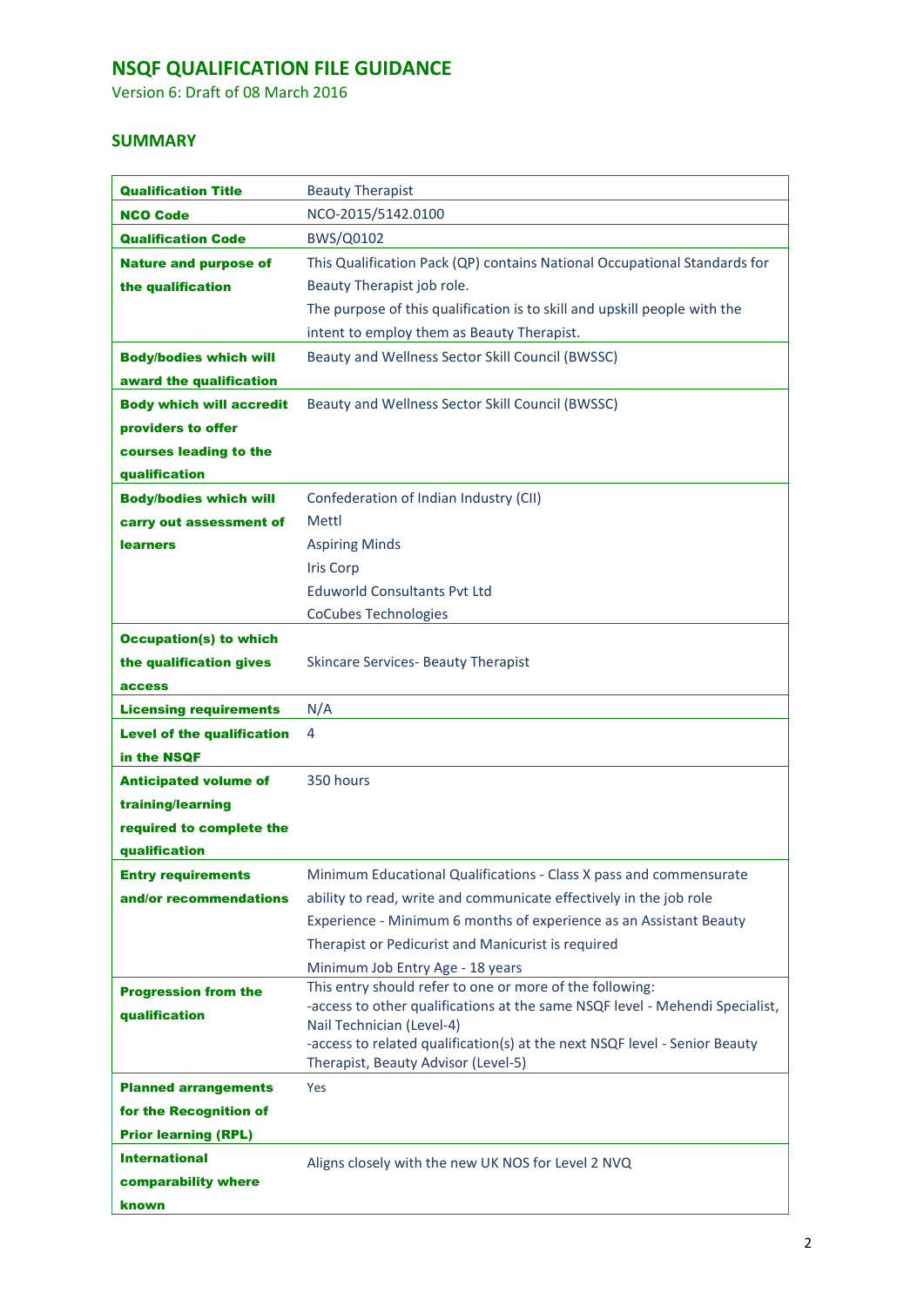Version 6: Draft of 08 March 2016

| 19/04/2019<br><b>Date of planned review</b>                                                                      |                                      |                                              |       |
|------------------------------------------------------------------------------------------------------------------|--------------------------------------|----------------------------------------------|-------|
| of the qualification.                                                                                            |                                      |                                              |       |
| <b>Formal structure of the qualification</b>                                                                     |                                      |                                              |       |
| Title of component and identification code.                                                                      | <b>Mandatory/</b><br><b>Optional</b> | <b>Estimated</b><br>size (learning<br>hours) | Level |
| BWS/N9001 Prepare and maintain work area                                                                         | Mandatory                            | 13                                           | 4     |
| BWS/N0104 Perform skin care services                                                                             | Mandatory                            | 36                                           | 4     |
| BWS/N0105 Perform depilation services                                                                            | Mandatory                            | 60                                           | 4     |
| BWS/N0401 Perform manicure and pedicure services                                                                 | Mandatory                            | 50                                           | 4     |
| BWS/N0106 Perform makeup services                                                                                | Mandatory                            | 45                                           | 4     |
| BWS/N0128 Operate and apply electrical/electronic<br>equipment for facial beauty services safely and effectively | Mandatory                            | 65                                           | 4     |
| BWS/N0129 Perform salon reception duties                                                                         | Mandatory                            | 55                                           | 4     |
| BWS/N9002 Maintain health and safety at the workplace                                                            | Mandatory                            | 13                                           | 4     |
| BWS/N9003 Create a positive impression at the workplace                                                          | Mandatory                            | 13                                           | 4     |

Please attach any document giving further detail about the structure of the qualification – eg a Curriculum Document or a Qualification Pack.

Give the titles and other relevant details of the document(s) here. Include page references showing where to find the relevant information.

1. QP BWS/Q0102- Annexure 2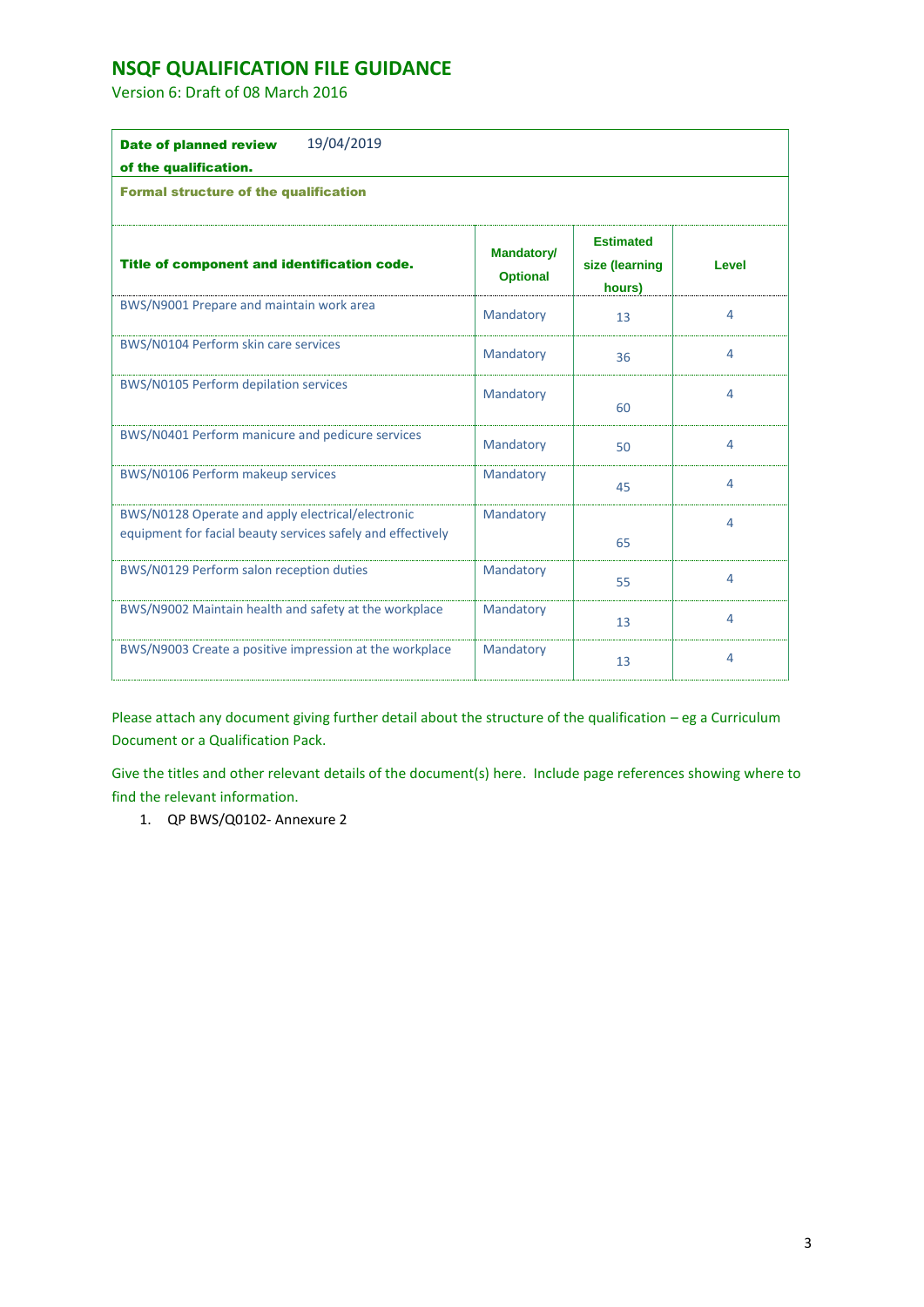Version 6: Draft of 08 March 2016

### **SECTION 1**

### **ASSESSMENT**

#### **Body/Bodies which will carry out assessment:**

If there will be more than one assessment body for this qualification, give details. Confederation of Indian Industry (CII) Mettl Aspiring Minds Iris Corp Eduworld Consultants Pvt Ltd CoCubes Technologies **How will RPL assessment be managed and who will carry it out?**  Give details of how RPL assessment for the qualification will be carried out and quality assured.

The RPL assessment will be carried out through pre-assessment, identifying the skills gaps, provide bridge training to cover the competency gap and then conduct final assessment of the candidates.

**Describe the overall assessment strategy and specific arrangements which have been put in place to ensure that assessment is always valid, reliable and fair and show that these are in line with the requirements of the NSQF.**

Assessment is done through third parties who are affiliated to B&WSSC as Assessment Body. Assessors are trained & certified by B&WSSC through Training of Assessors program. The assessment involves two processes. The first process is gathering the evidence of the competency of individuals. The second part of the assessment process is the judgement as to whether a person is competent or not. The assessment plan contains the following information:

- What will be assessed, i.e. the competency based on each NOS
- How assessment will occur i.e. methods of assessment
- When the assessment will occur
- Where the assessment will take place i.e. context of the assessment (workplace/simulation)
- The criteria for decision making i.e. those aspects that will guide judgements and

Where appropriate, any supplementary criteria used to make a judgement on the level of performance. The assessment is conducted through theory, viva voce and practical.

Please attach any documents giving further information about assessment and/or RPL.

Give the titles and other relevant details of the document(s) here. Include page references showing where to find the relevant information.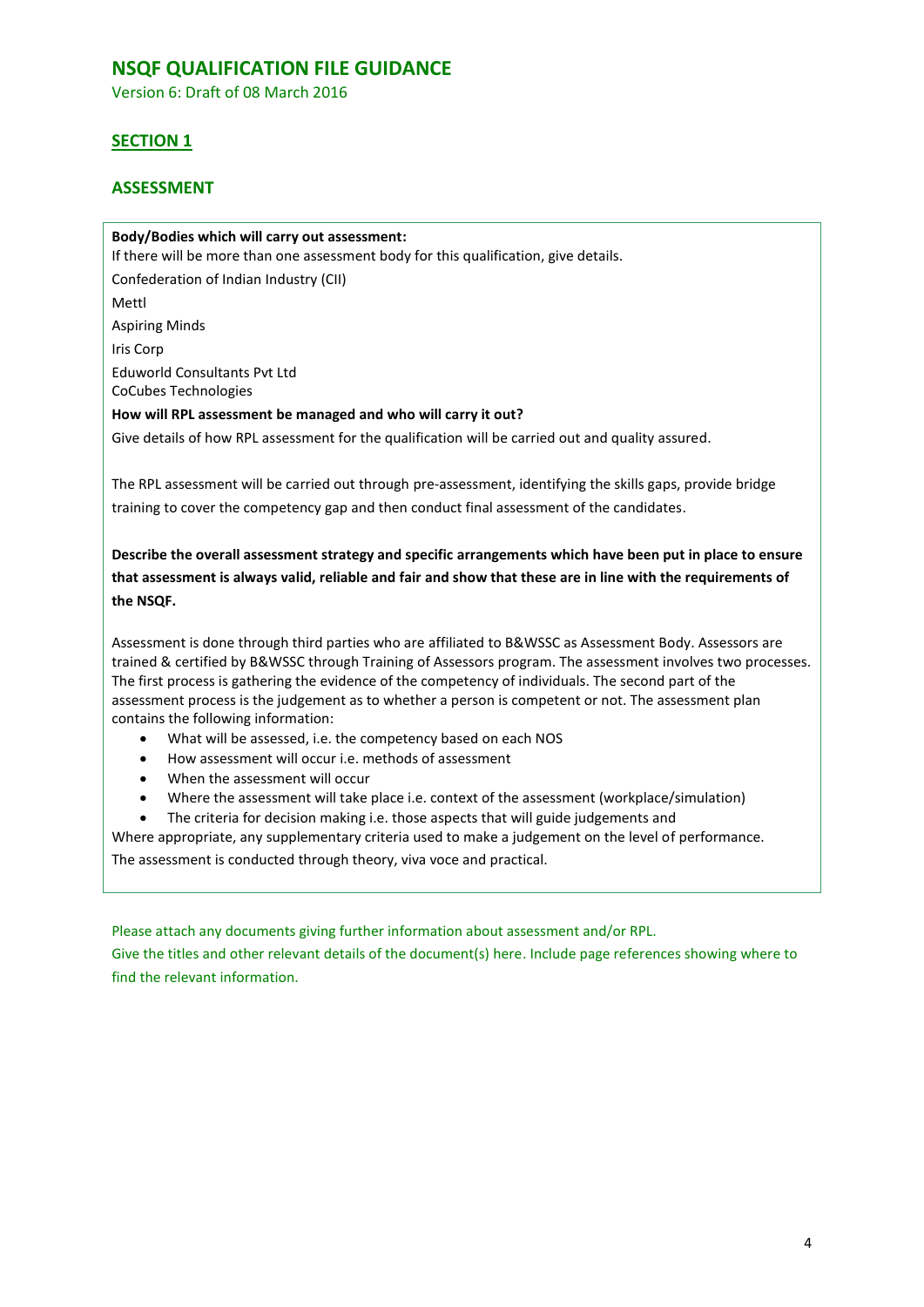Version 6: Draft of 08 March 2016

#### **ASSESSMENT EVIDENCE**

#### **Complete a grid for each component as listed in "Formal structure of the qualification" in the Summary.**

*NOTE: this grid can be replaced by any part of the qualification documentation which shows the same information – i.e Learning Outcomes to be assessed, assessment criteria and the means of assessment.* 

### **CRITERIA FOR ASSESSMENT OF TRAINEES**

#### **Job Role: Beauty Therapist Qualification Pack: BWS/Q0102 Sector Skill Council: Beauty and Wellness**

#### **Guidelines for Assessment:**

1. Criteria for assessment for each Qualification Pack will be created by the Sector Skill Council. Each Performance Criteria (PC) will be assigned marks proportional to its importance in NOS. SSC will also lay down proportion of marks for Theory and Skills Practical for each PC.

2. The assessment for the theory part will be based on knowledge bank of questions created by the SSC.

3. Individual assessment agencies will create unique question papers for theory part for each candidate at each examination/training center (as per assessment criteria below).

4. Individual assessment agencies will create unique evaluations for skill practical for every student at each examination/training center based on this criteria.

5. To pass the Qualification Pack, every trainee should score a minimum of 50% in every NOS and overall50% pass percentage in every QP.

6.To pass the Qualification Pack, every trainee should score a minimum of 33% in Theory and 50% in Practical.

7.In case of successfully passing only certain number of NOS's, the trainee is eligible to take subsequent assessment on the balance NOS's to pass the Qualification Pack.

| Assessable<br><b>Outcomes</b>        | <b>Assessment Criteria</b>                                                                                                                           | <b>Total</b><br><b>Marks</b> | Out of | <b>Theory</b>  | <b>Practical</b><br><b>Skills</b> |
|--------------------------------------|------------------------------------------------------------------------------------------------------------------------------------------------------|------------------------------|--------|----------------|-----------------------------------|
| BWS/N9001<br>Prepare and<br>maintain | PC1, ensure that ambient conditions are suitable for the<br>client and the service procedures to be carried out in a<br>hygiene and safe environment |                              | 12     | $\overline{2}$ | 10                                |
| work area                            | PC2. identify and select suitable equipment and<br>products required for the respective services                                                     |                              | 16     | 3              | 13                                |
|                                      | PC3. set up the equipment and prepare the products for<br>services in adherence to the salon procedures and<br>product/equipment guidelines          |                              | 19     | 4              | 15                                |
|                                      | PC4. place and organize the products in a trolley or area<br>convenient and efficient for service delivery                                           | 100                          | 10     |                | 9                                 |
|                                      | PC5. prepare sterilisation solution as per organisational<br>standards using approved products and as per<br>manufacturer's instructions             |                              | 16     | 4              | 12                                |
|                                      | PC6. sterilize, disinfect and place the tools on the tray as<br>per organisational standards using recommended<br>solutions and conditions           |                              | 13     | 4              | 9                                 |
|                                      | PC7. dispose waste materials in adherence to the salon's<br>and industry requirements                                                                |                              | 6      | 1              | 5                                 |

#### **Title of Component:**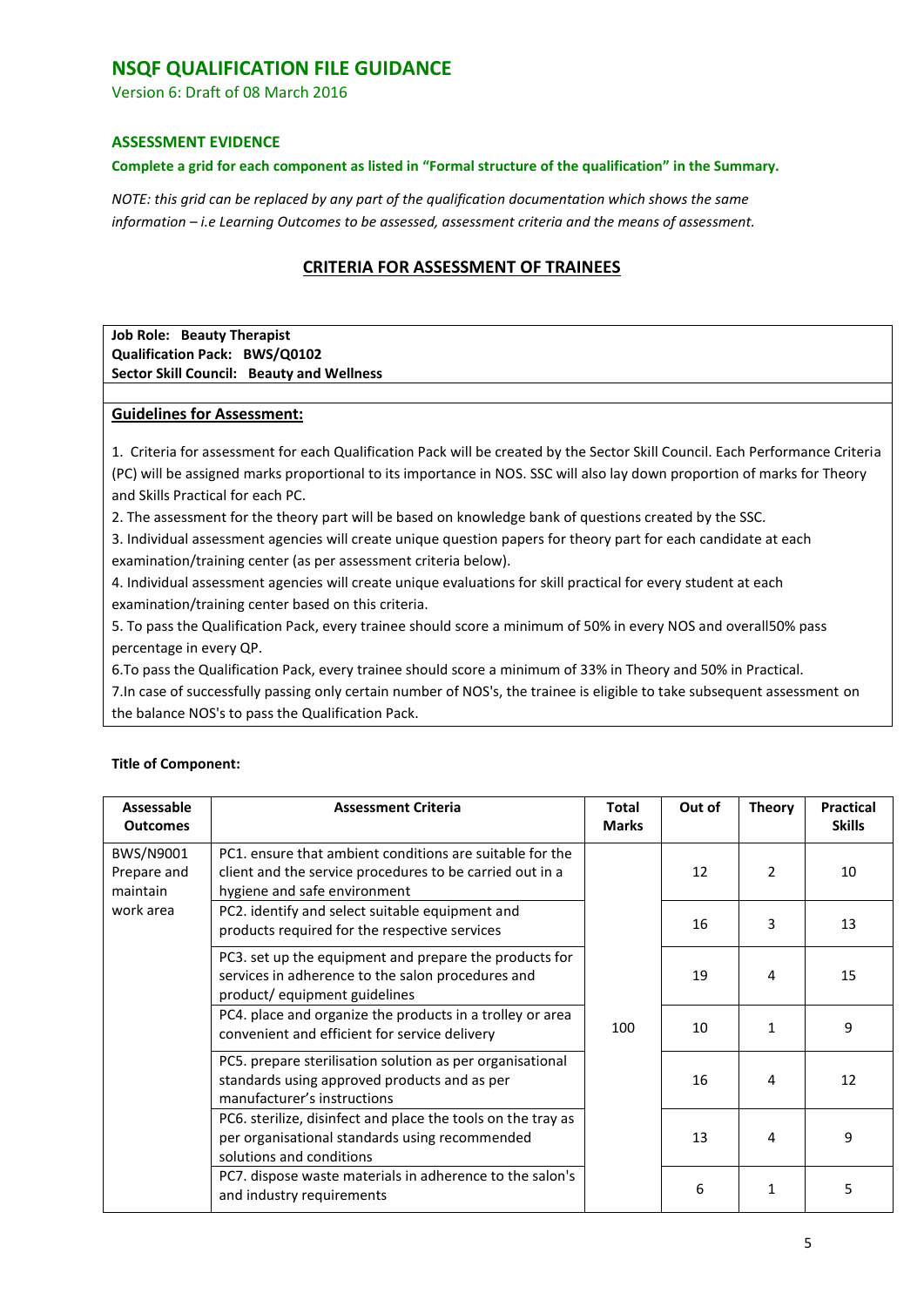|                        | PC8. store records, materials and equipment securely in<br>line with the salon's policies                                                                                                               |              | 8              | $\overline{2}$ | 6            |
|------------------------|---------------------------------------------------------------------------------------------------------------------------------------------------------------------------------------------------------|--------------|----------------|----------------|--------------|
|                        |                                                                                                                                                                                                         | <b>Total</b> | 100            | 21             | 79           |
| BWS/N0104              | PC1.adhere to the health and safety standards laid out                                                                                                                                                  |              |                |                |              |
| Perform skin           | by the manufacturer and salon                                                                                                                                                                           |              | 5              | $\mathbf{1}$   | 4            |
| care services          | PC2.position self and client correctly to ensure privacy,<br>comfort and wellbeing throughout the service                                                                                               |              | 6              | $\mathbf{1}$   | 5            |
|                        | PC3.perform and adapt the therapy using materials,<br>equipment and techniques correctly and safely to meet<br>the needs of the client                                                                  |              | 8              | $\overline{2}$ | 6            |
|                        | PC4.carry out facial care/ clean-up process using the<br>products and equipment as per service levels laid down<br>by the salon                                                                         |              | $\overline{7}$ | $\overline{2}$ | 5            |
|                        | PC5.ask relevant and effective questions to check and<br>establish the client's understanding and expectation<br>prior to commencement and clarify doubts, if any                                       |              | 6              | $\overline{2}$ | 4            |
|                        | PC6.clean the skin and remove all traces of make-up by<br>using superficial and deep cleansing techniques                                                                                               |              | 6              | $\mathbf{1}$   | 5            |
|                        | PC7.use an exfoliation technique suitable for the client's<br>skin type and skin condition                                                                                                              |              | $\overline{7}$ | $\overline{2}$ | 5            |
|                        | PC8.use a suitable skin warming technique and carry out<br>any necessary extraction relevant to the client's skin<br>type and skin condition                                                            |              | 6              | 1.5            | 4.5          |
|                        | PC9.provide facial massage using a medium and<br>techniques suitable for the client's skin type and<br>condition                                                                                        | 100          | 7              | $\overline{2}$ | 5            |
|                        | PC10.apply masks evenly and neatly, covering the area<br>to be treated completely                                                                                                                       |              | 6              | $\mathbf{1}$   | 5            |
|                        | PC11.remove masks as per the recommended time<br>frame mentioned in manufacturer's instructions or<br>organisational standards                                                                          |              | 5              | $\mathbf{1}$   | 4            |
|                        | PC12.carry out cleaning of the skin post-procedure to<br>ensure skin is left clean, toned and suitably moisturized                                                                                      |              | $\overline{7}$ | $\overline{2}$ | 5            |
|                        | PC13.complete the therapy to the satisfaction of the<br>client in a commercially acceptable time                                                                                                        |              | 5              | $\mathbf{1}$   | 4            |
|                        | PC14.check the client's comfort and wellbeing<br>throughout the service and adapt procedures to ensure<br>the same, reassure the client with necessary<br>information and positive comments as required |              | 5              | $\mathbf{1}$   | 4            |
|                        | PC15.record details of the therapy accurately as per<br>organisation policy and procedures                                                                                                              |              | 5              | 2.5            | 2.5          |
|                        | PC16.store information securely in line with the salon's<br>policies                                                                                                                                    |              | 5              | $\overline{2}$ | 3            |
|                        | PC17.provide specific after-procedure, homecare advice<br>and recommendations for product use and further<br>services to the client                                                                     |              | 4              | $\mathbf{1}$   | 3            |
|                        |                                                                                                                                                                                                         | <b>Total</b> | 100            | 26             | 74           |
| BWS/N0105<br>Perform   | PC1.adhere to the health and safety standards laid out<br>by the manufacturer and salon                                                                                                                 |              | 2              | 0.5            | 1.5          |
| depilation<br>services | PC2.sanitize the hands effectively prior to service<br>commencement using a hand sanitiser                                                                                                              | 100          | 1              | 0              | $\mathbf{1}$ |
|                        | PC3.prepare the client suitably for the respective service<br>procedure and provide relevant required personal<br>protective equipment                                                                  |              | 3              | $\mathbf{1}$   | 2            |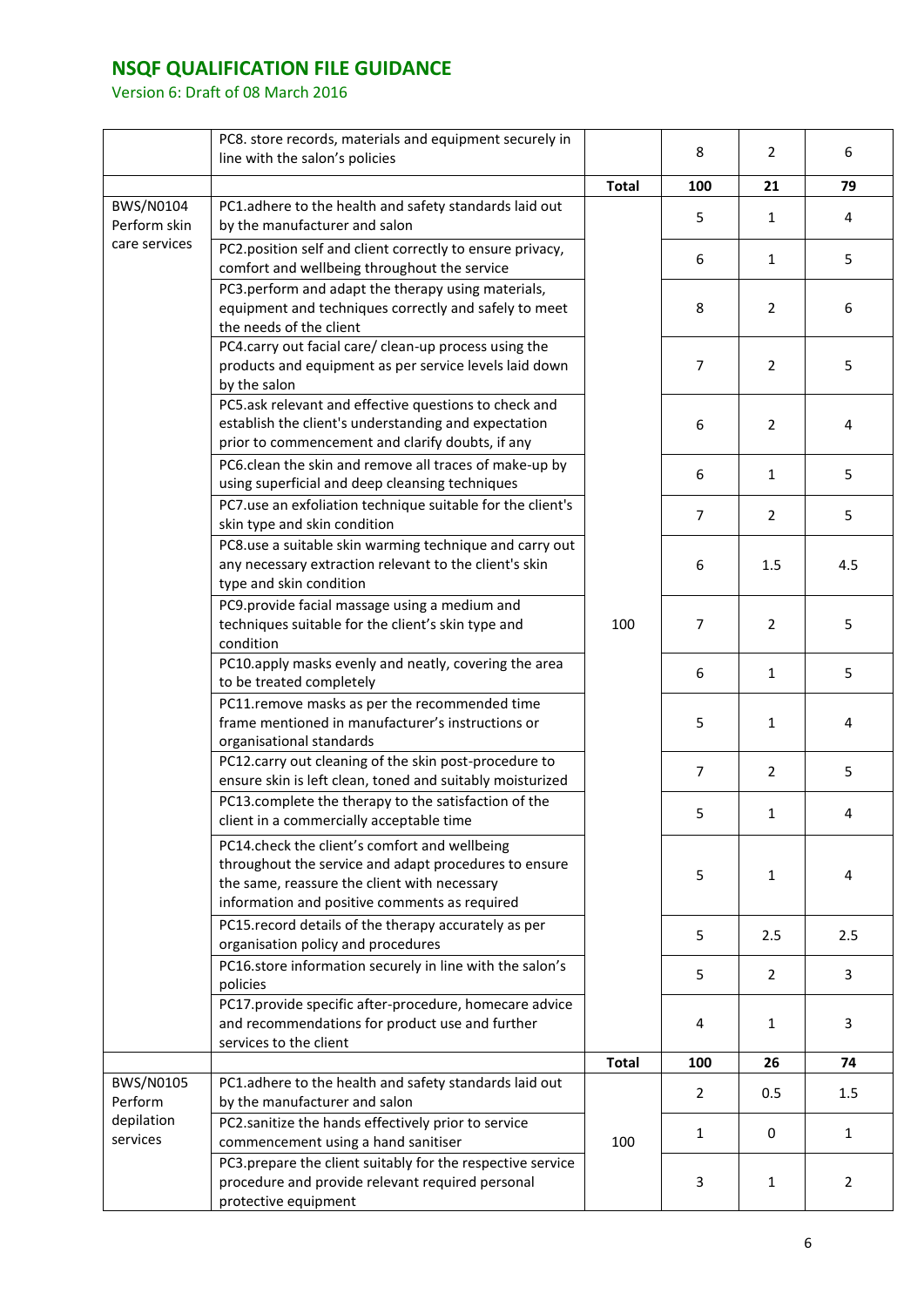| PC4.ask relevant and effective questions to check and<br>establish the client's understanding, requirements and<br>expectation prior to commencement and clarify doubts,<br>if any, including with guardians for minors | $\overline{2}$ | 0.5          | 1.5            |
|-------------------------------------------------------------------------------------------------------------------------------------------------------------------------------------------------------------------------|----------------|--------------|----------------|
| PC5.select and prepare products, tools and equipment<br>that are suitable to meet to the client's needs and<br>requirements of the service plan                                                                         | $\overline{2}$ | 0.5          | 1.5            |
| PC6.position self and client in a manner to ensure<br>privacy, comfort and wellbeing, throughout the service                                                                                                            | $\overline{2}$ | 0.5          | 1.5            |
| PC7.perform and adapt the therapy using materials,<br>equipment and techniques correctly and safely to meet<br>the needs of the client                                                                                  | 4              | $\mathbf{1}$ | 3              |
| PC8.maintain the client's modesty and privacy at all<br>times, following work techniques and precautions that<br>minimize discomfort to the client                                                                      | $\overline{2}$ | 0.5          | 1.5            |
| PC9.check the client's comfort and wellbeing<br>throughout the service and adapt procedures to ensure<br>the same, reassure the client with necessary<br>information and positive comments as required                  | $\overline{2}$ | 0.5          | 1.5            |
| PC10.estimate the approximate time it will take to<br>complete the procedure and inform the customer of the<br>same, setting right expectations                                                                         | $\overline{2}$ | 0.5          | 1.5            |
| PC11.complete the therapy to the satisfaction of the<br>client in a commercially acceptable time, as per<br>organisational standards                                                                                    | 4              | $\mathbf{1}$ | 3              |
| PC12.conduct a test patch and skin sensitivity test ahead<br>of the waxing procedure to establish contra actions if<br>any                                                                                              | 4              | $\mathbf{1}$ | 3              |
| PC13.carry out the waxing process correctly, using<br>suited tools and products or materials as per standards<br>of services laid down by the salon                                                                     | 4              | $\mathbf{1}$ | 3              |
| PC14.apply the procedure and condition specific pre-<br>wax products prior to waxing based on manufacturers'<br>instructions                                                                                            | 3              | $\mathbf{1}$ | $\overline{2}$ |
| PC15.apply and remove the wax according to the<br>direction of hair growth and manufacturer's instructions                                                                                                              | 3              | 0.5          | 2.5            |
| PC16.consult, plan and prepare for female intimate and<br>sensitive areas' waxing services by talking to the<br>customer, and following organisational standards                                                        | 4              | $\mathbf{1}$ | 3              |
| PC17.select the tools and products used for sensitive<br>and intimate area waxing as per organisational<br>standards, client preferences and procedure<br>requirements                                                  | $\overline{2}$ | 0.5          | 1.5            |
| PC18.prepare the sensitive and intimate area to be<br>treated, remove undergarments, and trim overlong hair<br>for the procedure                                                                                        | 3              | $\mathbf{1}$ | $\overline{2}$ |
| PC19.perform application and removal of waxing as per<br>the hair growth pattern of the application area                                                                                                                | 3              | 0.5          | 2.5            |
| PC20.ensure the wax is at the correct temperature prior<br>to the waxing service, as per organisational standards,<br>and is suitable for client needs and the area to be<br>treated                                    | $\overline{2}$ | 0.5          | 1.5            |
| PC21.position the client correctly for ease and<br>effectiveness of the service and client comfort                                                                                                                      | 3              | 0.5          | 2.5            |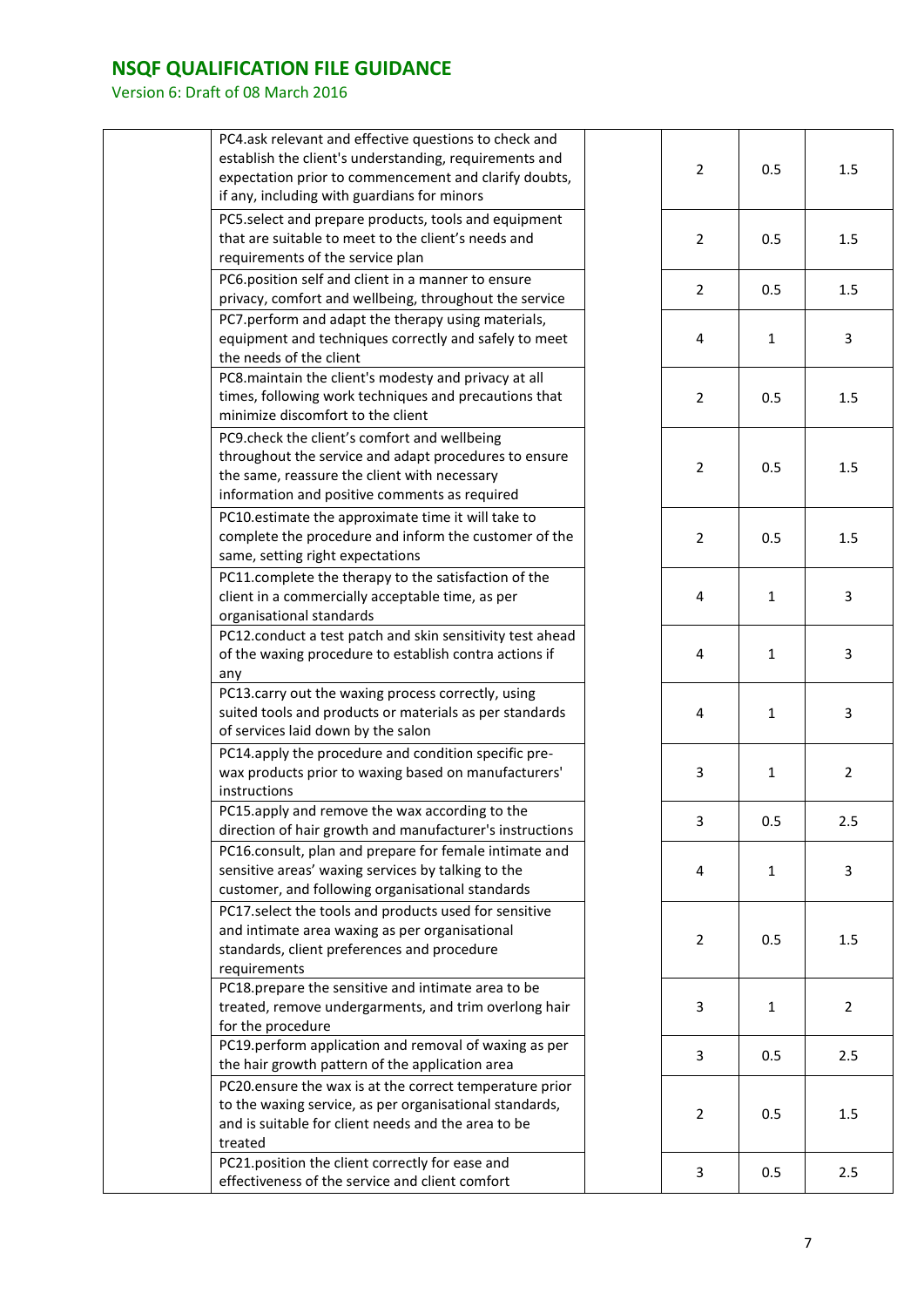|              | PC22.apply correct techniques for application of wax to                                                        |              | 4              | $\mathbf{1}$ | 3              |
|--------------|----------------------------------------------------------------------------------------------------------------|--------------|----------------|--------------|----------------|
|              | the pubic area                                                                                                 |              |                |              |                |
|              | PC23.instruct the client clearly on how and when to                                                            |              |                |              |                |
|              | hold, stretch or extend their skin surface to support the                                                      |              | $\overline{2}$ | 0.5          | 1.5            |
|              | therapist, during the waxing service                                                                           |              |                |              |                |
|              | PC24.give aftercare advice to the client as per their                                                          |              | $\overline{2}$ | 0.5          | 1.5            |
|              | needs and organisational standards                                                                             |              |                |              |                |
|              | PC25.carry out the process using the tools and materials                                                       |              | 3              | 0.5          | 2.5            |
|              | and as per process laid down by the salon                                                                      |              |                |              |                |
|              | PC26.ensure the threading is carried out at a                                                                  |              |                |              |                |
|              | comfortable distance from the client maintaining the                                                           |              | 2              | 0.5          | 1.5            |
|              | correct tension of the thread                                                                                  |              |                |              |                |
|              | PC27.instruct the client clearly on how and when to                                                            |              |                |              |                |
|              | hold, stretch or extend their skin surface to support the                                                      |              | $\overline{2}$ | 0.5          | 1.5            |
|              | therapist, during the threading service                                                                        |              |                |              |                |
|              | PC28.ensure the work area is kept clean and tidy during                                                        |              |                |              |                |
|              | the service                                                                                                    |              | $\overline{2}$ | $\mathbf 0$  | $\overline{2}$ |
|              | PC29.check the client's comfort and wellbeing                                                                  |              |                |              |                |
|              | throughout the service and adapt procedures to ensure                                                          |              |                |              |                |
|              | the same, reassure the client with necessary                                                                   |              | 3              | 0.5          | 2.5            |
|              | information and positive comments as required                                                                  |              |                |              |                |
|              | PC30.discontinue service, and do not provide advice and                                                        |              |                |              |                |
|              | recommendations where contra-actions occur                                                                     |              | 3              | $\mathbf{1}$ | $\overline{2}$ |
|              | PC31.clean the treated area and use a suitable soothing                                                        |              |                |              |                |
|              | product for post procedure relief as per organisational                                                        |              | 2              | 0.5          | 1.5            |
|              | standards                                                                                                      |              |                |              |                |
|              | PC32.record the therapy details accurately as required                                                         |              |                |              |                |
|              | by the organisation policies and procedures in a timely                                                        |              | 2              | $\mathbf{1}$ | $\mathbf{1}$   |
|              | manner                                                                                                         |              |                |              |                |
|              | PC33.store information securely in line with the salon's                                                       |              |                |              |                |
|              | policies                                                                                                       |              | $\overline{2}$ | $\mathbf{1}$ | $\mathbf{1}$   |
|              | PC34.provide specific after-procedure, homecare advice                                                         |              |                |              |                |
|              | and recommendations for product use and further                                                                |              | 3              | $\mathbf{1}$ | $\overline{2}$ |
|              | services to the client                                                                                         |              |                |              |                |
|              | PC35.ask questions to check with the client their                                                              |              |                |              |                |
|              | satisfaction with the finished result                                                                          |              | $\overline{2}$ | 0.5          | 1.5            |
|              | PC36.thank customer for feedback post-service, where                                                           |              |                |              |                |
|              | customer is not satisfied with service take actions to                                                         |              |                |              |                |
|              | resolve matter to customer satisfaction or apologise for                                                       |              | 3              | $\mathbf{1}$ | 2              |
|              | the same and refer to supervisor                                                                               |              |                |              |                |
|              | PC37.minimize the wastage of products by using                                                                 |              |                |              |                |
|              | products economically and following correct storage                                                            |              | 3              | 0.5          | 2.5            |
|              | procedures as per manufacturer's instructions                                                                  |              |                |              |                |
|              | PC38.store chemicals and equipment securely post                                                               |              |                |              |                |
|              | service                                                                                                        |              | $\overline{2}$ | 0.5          | 1.5            |
|              | PC39.dispose all waste safety according to the salon's                                                         |              |                |              |                |
|              | standards of hygiene and safety                                                                                |              | 1              | 0            | 1              |
|              |                                                                                                                | <b>Total</b> | 100            | 25           | 75             |
| BWS/N0401    | PC1.adhere to the health and safety standards laid out                                                         |              |                |              |                |
| Perform      | by the manufacturer and organization                                                                           |              | 3              | 0.5          | 2.5            |
| manicure and | PC2.sanitize the hands prior to procedure                                                                      |              |                |              |                |
| pedicure     | commencement as per organisational approved process                                                            | 100          | 3              | 0.5          | 2.5            |
| services     |                                                                                                                |              |                |              |                |
|              | PC3.prepare the client suitably for the respective service<br>procedure and provide relevant required personal |              |                |              |                |
|              | protective equipment                                                                                           |              | 5              | $\mathbf{1}$ | 4              |
|              |                                                                                                                |              |                |              |                |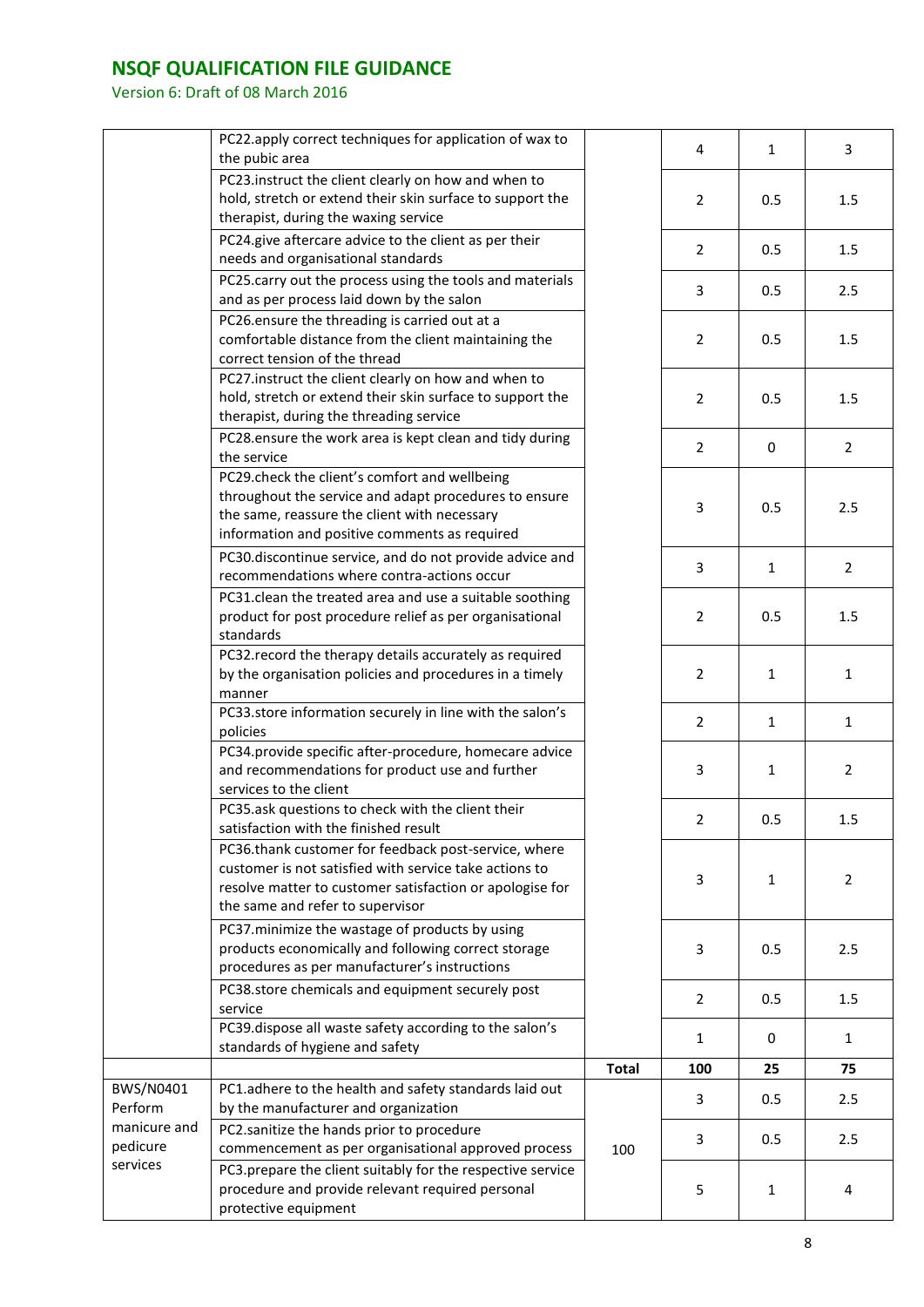| PC4.ask relevant and effective questions to check and<br>establish the client's understanding, requirements and<br>expectation prior to commencement and clarify doubts,<br>if any                                         | 3 | 0.5            | 2.5            |
|----------------------------------------------------------------------------------------------------------------------------------------------------------------------------------------------------------------------------|---|----------------|----------------|
| PC5.position self and client in a way to ensure privacy,<br>comfort and wellbeing, throughout the procedure                                                                                                                | 4 | 0.5            | 3.5            |
| PC6.adjust the client's position to meet the needs of the<br>service without causing them discomfort                                                                                                                       | 4 | 0.5            | 3.5            |
| PC7.perform and adapt the manicure and pedicure<br>procedures using materials, equipment and techniques<br>correctly and safely to meet the needs of the client                                                            | 5 | $\mathbf{1}$   | 4              |
| PC8.remove any existing nail polish using approved<br>products and procedures before proceeding further                                                                                                                    | 4 | $\mathbf{1}$   | 3              |
| PC9.enquire to establish the desired length and shape of<br>nails (hands or toes) with the client                                                                                                                          | 4 | $\mathbf{1}$   | 3              |
| PC10.file the nails ensuring the nail's free edge is left<br>smooth and shaped to required length according to the<br>client's preference                                                                                  | 5 | $\mathbf{1}$   | 4              |
| PC11.remove dirt in the underside of the nails using nail<br>pick, clippers, nail brush, soaking and washing to be dirt<br>free                                                                                            | 3 | 0.5            | 2.5            |
| PC12.use suitable cuticle tools and products, safely and<br>effectively, to remove excess cuticle, ensuring that the<br>cuticle and nail plate are undamaged                                                               | 5 | 0.5            | 4.5            |
| PC13.use specialized procedures (hand and leg, finger<br>and toe nails) to improve the appearance of the client's<br>skin and nails                                                                                        | 5 | $\mathbf{1}$   | 4              |
| PC14.use smooth and even massage techniques for<br>hands and lower arms, lower legs and feet and apply<br>appropriate pressure to meet the client's needs                                                                  | 4 | 0.5            | 3.5            |
| PC15.remove any excessive hard skin using a foot<br>scrapper during the manicure service without<br>discomfort to the client                                                                                               | 3 | 0.5            | 2.5            |
| PC16.leave the hands and lower arm, foot and lower leg<br>free of any excess massage medium at the end of the<br>pedicure or manicure process respectively, by clearing<br>these using a towel or other suitable materials | 3 | 0.5            | 2.5            |
| PC17.check that the nail plate is dehydrated and the<br>underside is clean and free of debris                                                                                                                              | 3 | 0.5            | 2.5            |
| PC18.apply sufficient base coat, polish coats and top<br>coats as required to achieve the desired nail finish                                                                                                              | 4 | 0.5            | 3.5            |
| PC19.check that the final nail finish is smooth, even<br>textured and uniformly coloured, with the cuticle and<br>nail wall free of enamel                                                                                 | 3 | 0.5            | 2.5            |
| PC20.check the client's comfort and wellbeing<br>throughout the service and adapt procedures to ensure<br>the same, reassure the client with necessary<br>information and positive comments as required                    | 4 | 1              | 3              |
| PC21.clean the treated area and use a suitable soothing<br>product                                                                                                                                                         | 3 | 0.5            | 2.5            |
| PC22.complete the therapy to the satisfaction of the<br>guest in a commercially acceptable time                                                                                                                            | 5 | $\mathbf{1}$   | 4              |
| PC23. record the therapy accurately and store<br>information securely in line with the organization's<br>policies                                                                                                          | 4 | $\overline{2}$ | $\overline{2}$ |
|                                                                                                                                                                                                                            |   |                |                |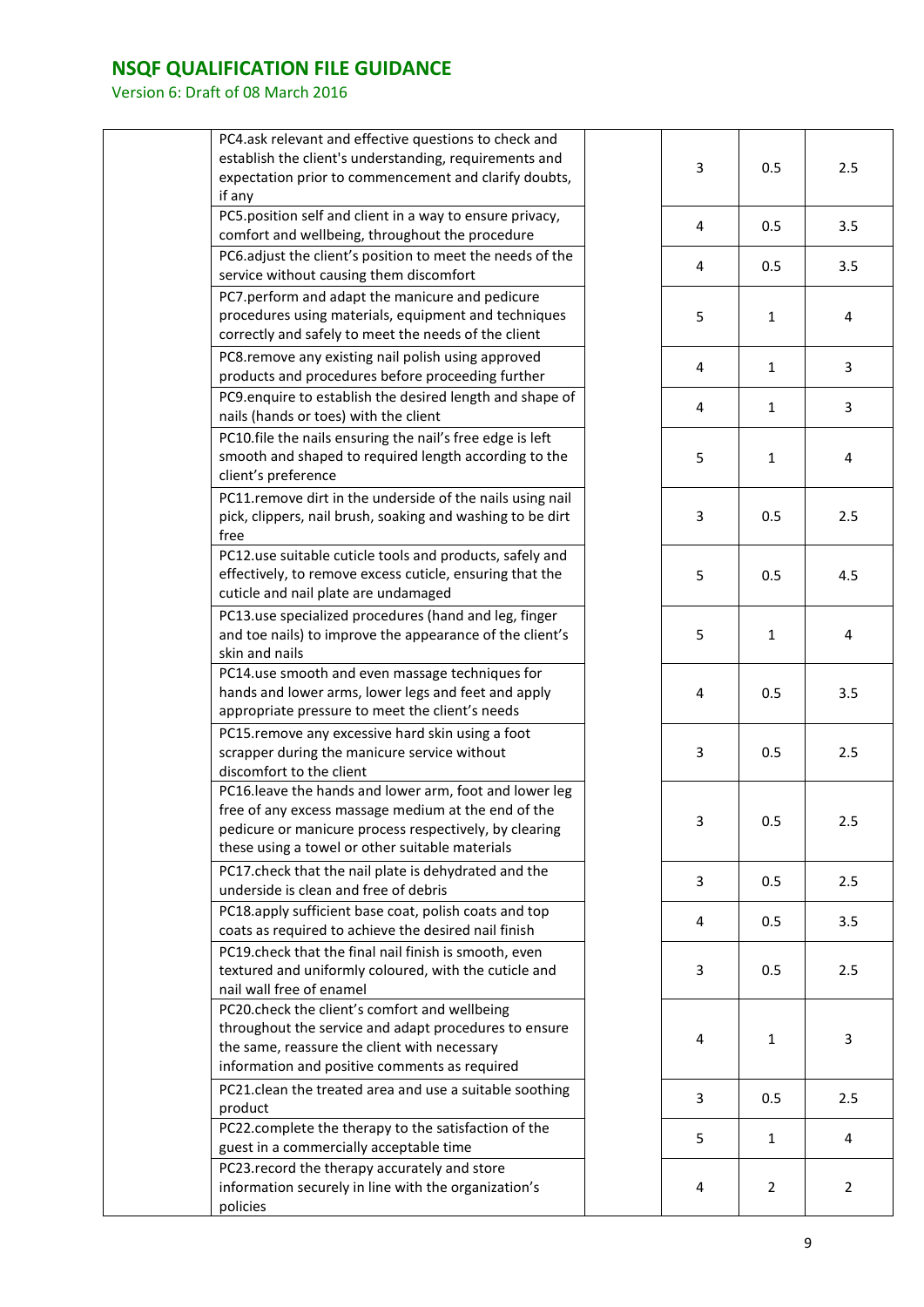|                      | PC24.provide specific after-procedure, homecare advice<br>and recommendations for product use and further<br>services to the client                                                                                           |              | 4              | $\mathbf{1}$   | 3              |
|----------------------|-------------------------------------------------------------------------------------------------------------------------------------------------------------------------------------------------------------------------------|--------------|----------------|----------------|----------------|
|                      | PC25.ask questions to check with the client their<br>satisfaction with the finished result                                                                                                                                    |              | 3              | $\mathbf{1}$   | $\overline{2}$ |
|                      | PC26.thank customer for feedback post-service, where<br>customer is not satisfied with service take actions to<br>resolve matter to customer satisfaction or apologise for<br>the same and refer to supervisor                |              | $\overline{4}$ | $\mathbf{1}$   | 3              |
|                      |                                                                                                                                                                                                                               | <b>Total</b> | 100            | 20             | 80             |
| BWS/N0106<br>Perform | PC1.adhere to the health and safety standards laid out<br>by the manufacturer and salon                                                                                                                                       |              | 3              | $\mathbf{1}$   | $\overline{2}$ |
| makeup<br>services   | PC2.ask relevant and effective questions to the client to<br>identify contra-indications to skin and make-up<br>products, if any                                                                                              |              | 3              | $\mathbf{1}$   | $\overline{2}$ |
|                      | PC3.sanitize the hands prior to service commencement<br>as per salon standards                                                                                                                                                |              | 3              | $\Omega$       | 3              |
|                      | PC4.prepare the client for make-up and provide suitable<br>protective apparel                                                                                                                                                 |              | 4              | 0.5            | 3.5            |
|                      | PC5.position self and client throughout procedure to<br>ensure privacy, comfort and wellbeing                                                                                                                                 |              | 5              | $\mathbf{1}$   | 4              |
|                      | PC6.define a suitable service plan to meet the client's<br>needs                                                                                                                                                              |              | 6              | $\overline{2}$ | 4              |
|                      | PC7.select and prepare suitable skin care and make up<br>products to meet the client's needs and work plan                                                                                                                    |              | 5              | $\mathbf{1}$   | 4              |
|                      | PC8.clarify the client's understanding and expectation<br>prior to commencement of procedure                                                                                                                                  |              | 5              | 1.5            | 3.5            |
|                      | PC9.clean, tone and moisturize the skin to suit the<br>client's skin type and needs in the correct sequence,<br>applying correct techniques, using organisation<br>approved tools and processes                               |              | 5              | $\mathbf{1}$   | 4              |
|                      | PC10.conceal skin imperfections and blemishes, using<br>the suitable colour corrective products, where required<br>applying correct techniques and procedures                                                                 | 100          | 5              | $\mathbf{1}$   | 4              |
|                      | PC11.select and apply the correct make-up products to<br>enhance facial features, to suit the client's needs and<br>achieve the desired effect for the occasion, applying<br>correct techniques as per organisation standards |              | 6              | 1.5            | 4.5            |
|                      | PC12.adapt the make-up procedure using materials,<br>equipment and techniques correctly and safely to meet<br>the needs of the client, where required                                                                         |              | 6              | $\mathbf{1}$   | 5              |
|                      | PC13.adjust the client's position to meet the needs of<br>the service without causing them discomfort                                                                                                                         |              | 4              | 0.5            | 3.5            |
|                      | PC14.check the client's comfort and wellbeing<br>throughout the service and adapt procedures to ensure<br>the same, reassure the client with necessary<br>information and positive comments as required                       |              | 4              | $\mathbf{1}$   | 3              |
|                      | PC15.complete the procedure to the satisfaction of the<br>client in a commercially acceptable time and as per<br>organisational standards                                                                                     |              | 6              | $\overline{2}$ | 4              |
|                      | PC16.ensure the work area is kept clean and tidy during<br>the service                                                                                                                                                        |              | 3              | 0              | 3              |
|                      | PC17.dispose waste materials as per organisational<br>standards in a safe and hygienic manner                                                                                                                                 |              | 3              | 0.5            | 2.5            |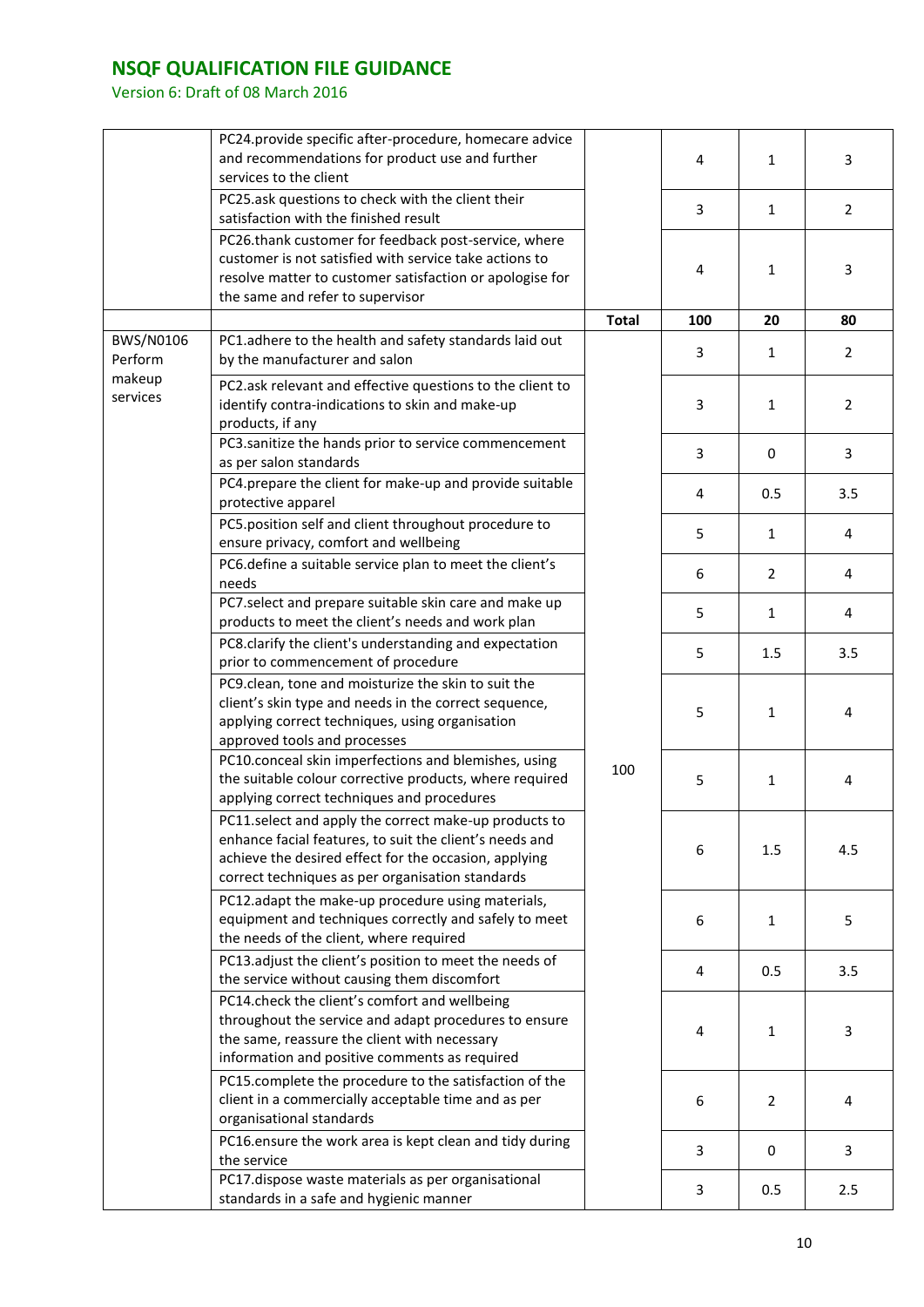|                          | PC18. record details of the procedure accurately as per<br>organisational policy and approved practice |              | 5              | 2.5            | 2.5            |
|--------------------------|--------------------------------------------------------------------------------------------------------|--------------|----------------|----------------|----------------|
|                          | PC19.store information securely in line with the salon's                                               |              | 5              | $\overline{2}$ | 3              |
|                          | policies<br>PC20.provide specific after-procedure, homecare advice                                     |              |                |                |                |
|                          | and recommendations for product use and further                                                        |              | 5              | $\mathbf{1}$   | 4              |
|                          | services to the client                                                                                 |              |                |                |                |
|                          | PC21.ask questions to check with the client their                                                      |              | 4              | $\mathbf{1}$   | 3              |
|                          | satisfaction with the finished result                                                                  |              |                |                |                |
|                          | PC22.thank customer for feedback post-service, where                                                   |              |                |                |                |
|                          | customer is not satisfied with service take actions to                                                 |              | 5              | $\mathbf{1}$   | 4              |
|                          | resolve matter to customer satisfaction or apologise for                                               |              |                |                |                |
|                          | the same and refer to supervisor                                                                       |              |                |                |                |
|                          |                                                                                                        | <b>Total</b> | 100            | 24             | 76             |
| BWS/N0128                | PC1.adhere to the health and safety standards laid out                                                 |              | 2              | 0.5            | 1.5            |
| Operate and              | by the manufacturer and salon                                                                          |              |                |                |                |
| apply<br>electrical/elec | PC2.identify various electrical/electronic machine                                                     |              | $\overline{2}$ | 0.5            | 1.5            |
| tronic                   | equipment for beauty services correctly                                                                |              |                |                |                |
| equipment                | PC3.select the correct machine and accessories as per                                                  |              | $\overline{2}$ | 0.5            | 1.5            |
| for facial               | the service plan                                                                                       |              |                |                |                |
| beauty                   | PC4.check the machine for damage, faults and risks                                                     |              |                |                |                |
| services safely          | before operating, if detected take necessary action as                                                 |              | 3              | $\mathbf{1}$   | $\overline{2}$ |
| and                      | per organisation approved procedures and ensure                                                        |              |                |                |                |
| effectively              | safety<br>PC5.ensure all component and parts of the machine are                                        |              |                |                |                |
|                          | available, clean and ready for use                                                                     |              | $\overline{2}$ | 0              | $\overline{2}$ |
|                          | PC6.attach and assemble the accessories/parts                                                          |              |                |                |                |
|                          | following manufacturer's instructions                                                                  |              | $\overline{2}$ | 0.5            | 1.5            |
|                          | PC7.ensure there are no bare or trailing wires                                                         |              | $\overline{2}$ | 0              | $\overline{2}$ |
|                          | PC8.ensure the machine is calibrated and approved for                                                  |              |                |                |                |
|                          | usage                                                                                                  |              | 2              | 0              | 2              |
|                          | PC9.ensure the environment is safe and suitable for                                                    |              |                |                |                |
|                          | equipment operation                                                                                    |              | $\overline{2}$ | $\mathbf 0$    | $\overline{2}$ |
|                          | PC10.sterilise, sanitise and disinfect tools and machine                                               |              |                |                |                |
|                          | parts as per requirements and organisation standard                                                    | 100          | 3              | $\mathbf{1}$   | $\overline{2}$ |
|                          | using various methods                                                                                  |              |                |                |                |
|                          | PC11.assemble and organise products and accessories                                                    |              |                |                |                |
|                          | related to the respective service and keep ready for use                                               |              | 3              | 0.5            | 2.5            |
|                          | PC12.prepare yourself, the client and work area for                                                    |              |                |                |                |
|                          | shampoo and conditioning services                                                                      |              | 3              | 0.5            | 1.5            |
|                          | PC13.identify contra-indications and respective                                                        |              |                |                |                |
|                          | necessary actions                                                                                      |              | 3              | 0.5            | 1.5            |
|                          | PC14.position self and equipment in relation to client                                                 |              |                |                |                |
|                          | and each other, safely and in a manner to operate the                                                  |              | 3              | 0.5            | 2.5            |
|                          | equipment effectively                                                                                  |              |                |                |                |
|                          | PC15.define a suitable service procedure plan to meet                                                  |              | 3              | $\mathbf{1}$   | 2              |
|                          | the client's needs                                                                                     |              |                |                |                |
|                          | PC16.ensure the service plan is as per skin type, skin                                                 |              | $\overline{2}$ | 0              | $\overline{2}$ |
|                          | condition and client needs                                                                             |              |                |                |                |
|                          | PC17.ensure the service plan                                                                           |              | $\overline{2}$ | 0              | $\overline{2}$ |
|                          | PC18.select and prepare suitable skin care products to                                                 |              |                |                |                |
|                          | meet the client's needs in line with the client service                                                |              | 3              | $\mathbf{1}$   | 2              |
|                          | plan                                                                                                   |              |                |                |                |
|                          | PC19.ensure the dials are at zero and mains are off                                                    |              | $\overline{2}$ | $\mathbf 0$    | $\overline{2}$ |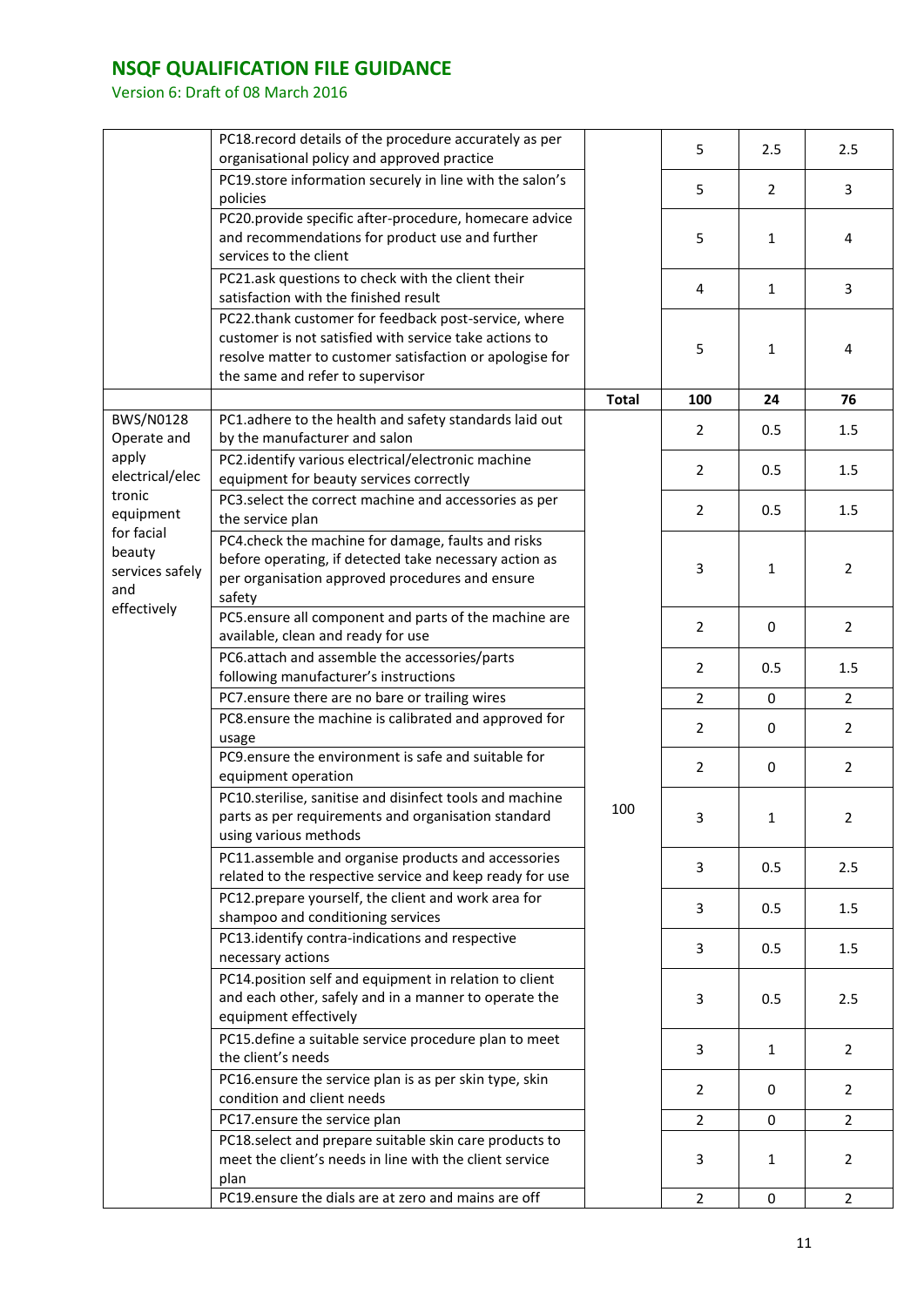|               | PC20.switch on the mains and operate the equipment at                                                 |              | $\overline{2}$ | 0.5          | 1.5            |
|---------------|-------------------------------------------------------------------------------------------------------|--------------|----------------|--------------|----------------|
|               | low intensity to test the equipment                                                                   |              |                |              |                |
|               | PC21.switch off the machine if any malfunction is<br>noticed and report to concerned personnel        |              | $\overline{2}$ | 0.5          | 1.5            |
|               | PC22.clarify the client's understanding and expectation                                               |              | 3              | $\mathbf{1}$ | $\overline{2}$ |
|               | prior to commencement of procedure                                                                    |              |                |              |                |
|               | PC23.explain the sensation, temperature and other                                                     |              |                |              |                |
|               | sensory experiences the client is likely to experience in<br>order to prepare them for it             |              | 4              | $\mathbf{1}$ | 3              |
|               |                                                                                                       |              |                |              |                |
|               | PC24.adjust the client's position to meet the needs of<br>the service without causing them discomfort |              | 3              | 0.5          | 2.5            |
|               | PC25.check the client's comfort and wellbeing                                                         |              |                |              |                |
|               | throughout the service and adapt procedures to ensure                                                 |              |                |              |                |
|               | the same, reassure the client with necessary                                                          |              | 3              | 0.5          | 2.5            |
|               | information and positive comments as required                                                         |              |                |              |                |
|               | PC26.operate the equipment as per manufacturer's                                                      |              |                |              |                |
|               | instructions in line with service procedure requirements                                              |              | 3              | $\mathbf{1}$ | $\overline{2}$ |
|               | PC27.apply products as per service plan and in line with                                              |              |                |              |                |
|               | procedural guidelines of the manufacturer and                                                         |              | 4              | $\mathbf{1}$ | 3              |
|               | organisation standards                                                                                |              |                |              |                |
|               | PC28.ensure correct techniques are used for movement                                                  |              | $\overline{2}$ | 0            | $\overline{2}$ |
|               | PC29.ensure the right parameters as per manufacturer's                                                |              |                |              |                |
|               | instructions, organisation and safety standards are                                                   |              | $\overline{2}$ | 0.5          | 1.5            |
|               | maintained and followed during application                                                            |              |                |              |                |
|               | PC30.complete the procedure to the satisfaction of the                                                |              |                |              |                |
|               | client in a commercially acceptable time and as per                                                   |              | 3              | 0.5          | 2.5            |
|               | organisational standards                                                                              |              |                |              |                |
|               | PC31.identify contra-actions and necessary subsequent                                                 |              |                |              |                |
|               | action                                                                                                |              | $\overline{2}$ | 0.5          | 1.5            |
|               | PC32.ensure the work area is kept clean and tidy during                                               |              |                |              |                |
|               | the service                                                                                           |              | $\overline{2}$ | 0            | 2              |
|               | PC33.provide specific after-procedure, homecare advice                                                |              |                |              |                |
|               | and recommendations for product use and further                                                       |              | 3              | 0.5          | 2.5            |
|               | treatments to the client                                                                              |              |                |              |                |
|               | PC34.clean and dismantle the machine as per                                                           |              |                |              |                |
|               | organisation standards after service                                                                  |              | 3              | 0.5          | 2.5            |
|               | PC35.ensure electrodes are cleaned, handled and stored                                                |              |                |              |                |
|               | as per manufacturer's instructions                                                                    |              | 2              | 0.5          | 1.5            |
|               | PC36.store equipment as per manufacturer's instruction                                                |              |                |              |                |
|               | and keep ready for next service                                                                       |              | $\overline{2}$ | 0.5          | 1.5            |
|               | PC37. record details of the procedure accurately as per                                               |              |                |              |                |
|               | organisational policy and approved practice                                                           |              | $\overline{2}$ | $\mathbf{1}$ | 1              |
|               | PC38.store information securely in line with the salon's                                              |              | $\overline{2}$ | $\mathbf{1}$ | $\mathbf{1}$   |
|               | policies                                                                                              |              |                |              |                |
|               | PC39.ask questions to check with the client their                                                     |              | $\overline{2}$ | 0.5          | 1.5            |
|               | satisfaction with the finished result                                                                 |              |                |              |                |
|               | PC40.thank customer for feedback post-service, where                                                  |              |                |              |                |
|               | customer is not satisfied with service take actions to                                                |              | 3              | 1            | 2              |
|               | resolve matter to customer satisfaction or apologise for                                              |              |                |              |                |
|               | the same and refer to supervisor                                                                      |              |                |              |                |
|               |                                                                                                       | <b>Total</b> | 100            | 21           | 77             |
| BWS/N0129     | PC1.book appointments in person and over telephone                                                    |              | 3              | 1.5          | 1.5            |
| Perform salon | accurately and promptly                                                                               | 100          |                |              |                |
| reception     | PC2.maintain and interpret the appointment register                                                   |              | 3              | $\mathbf{1}$ | $\overline{2}$ |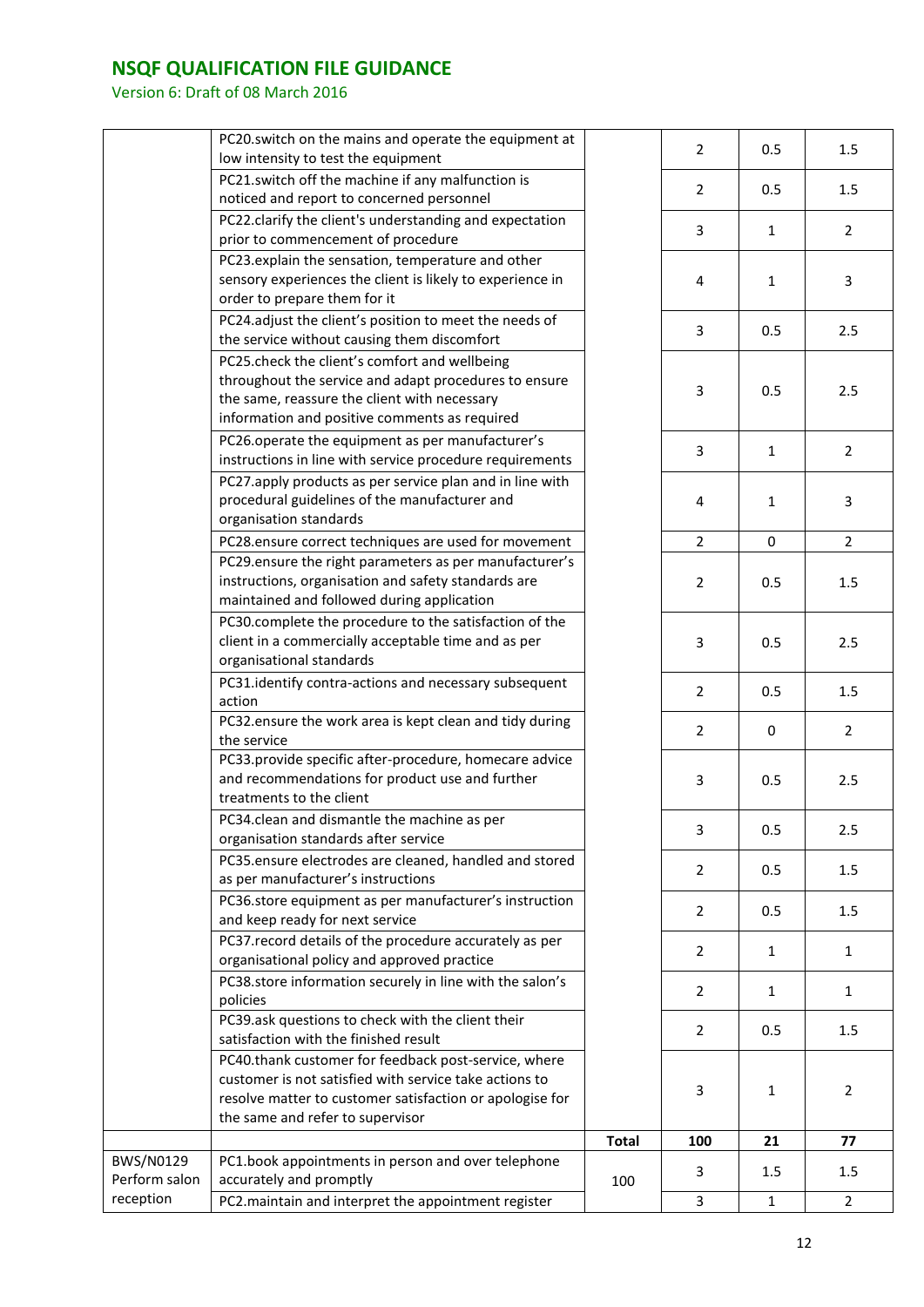| duties | accurately                                                                                            |                |              |
|--------|-------------------------------------------------------------------------------------------------------|----------------|--------------|
|        | PC3.estimate timings for various services offered by the                                              | 3              | $\mathbf{1}$ |
|        | salon with reasonable precision                                                                       |                |              |
|        | PC4. record details in a register or electronically in an<br>accurate and efficient manner            | 2              | $\mathbf{1}$ |
|        | PC5.ask relevant questions to customers to obtain                                                     |                |              |
|        | required information to book an appointment                                                           | 3              | 0.5          |
|        | PC6.politely decline appointments where time slots                                                    |                |              |
|        | unavailable and offer alternate arrangements in keeping                                               | 3              | $\mathbf{1}$ |
|        | with client needs and preferences                                                                     |                |              |
|        | PC7.speak to clients in a professional and pleasant tone                                              |                |              |
|        | and speech                                                                                            | 3              | 0.5          |
|        | PC8.maintain confidentiality of client information                                                    | 3              | 0.5          |
|        | PC9.do not disclose client information to unauthorised                                                |                |              |
|        | personnel                                                                                             | $\overline{2}$ | 0.5          |
|        | PC10.accommodate special requests as per feasibility                                                  |                |              |
|        | and in consultation with service personnel                                                            | 3              | $\mathbf{1}$ |
|        | PC11.respond to emails as per organisational and                                                      |                |              |
|        | professional protocols                                                                                | 3              | 1.5          |
|        | PC12.offer clients to wait in the lounge area/waiting                                                 |                |              |
|        | area, offer water and means of passing time as per                                                    | $\overline{2}$ | 0.5          |
|        | organisational policy and procedures                                                                  |                |              |
|        | PC13.inform waiting customers of time left to service                                                 |                |              |
|        | periodically                                                                                          | $\overline{2}$ | 0.5          |
|        | PC14.manage wait times to ensure customer                                                             |                |              |
|        | satisfaction                                                                                          | $\overline{2}$ | 0.5          |
|        | PC15.inform customers promptly and apologise                                                          |                |              |
|        | earnestly to customers if there is an anticipated delay in                                            |                |              |
|        | servicing a client as per appointment schedule, offer                                                 | $\overline{2}$ | 0.5          |
|        | alternative where required                                                                            |                |              |
|        | PC16.inform clients of organisational facilities, services,                                           | $\overline{2}$ | $\mathbf{1}$ |
|        | prices, and layout as required                                                                        |                |              |
|        | PC17.inform customers of emergency procedures if                                                      | 3              | $\mathbf{1}$ |
|        | required                                                                                              |                |              |
|        | PC18 maintain the reception in a neat and tidy manner                                                 | 3              | 0.5          |
|        | PC19. maintain displays, magazines and promotional                                                    | 3              | $\mathbf{1}$ |
|        | materials etc. to give a neat and orderly look                                                        |                |              |
|        | PC20.ensure cleaning processes are followed for all                                                   | $\mathbf{1}$   | 0            |
|        | areas of the reception                                                                                |                |              |
|        | PC21.maintain records neatly in a secure location,<br>where it is also easy to retrieve when required | $\overline{2}$ | $\mathbf{1}$ |
|        | PC22.follow correct filing and storing procedures for                                                 |                |              |
|        | efficient storage                                                                                     | $\overline{2}$ | 0.5          |
|        | PC23.switch off all electronic equipment at the end of                                                |                |              |
|        | the day                                                                                               | 2              | 0.5          |
|        | PC24. maintain opening and closing balances and                                                       |                |              |
|        | adequate change in the cash box/register                                                              | 3              | 1.5          |
|        | PC25.process cash payments correctly by receiving and                                                 |                |              |
|        | tendering accurate amounts                                                                            | 3              | $\mathbf{1}$ |
|        | PC26.calculate due amounts accurately for billing                                                     | $\overline{3}$ | $\mathbf{1}$ |
|        |                                                                                                       |                |              |
|        | PC27.produce invoices accurately using manual and                                                     | 3              |              |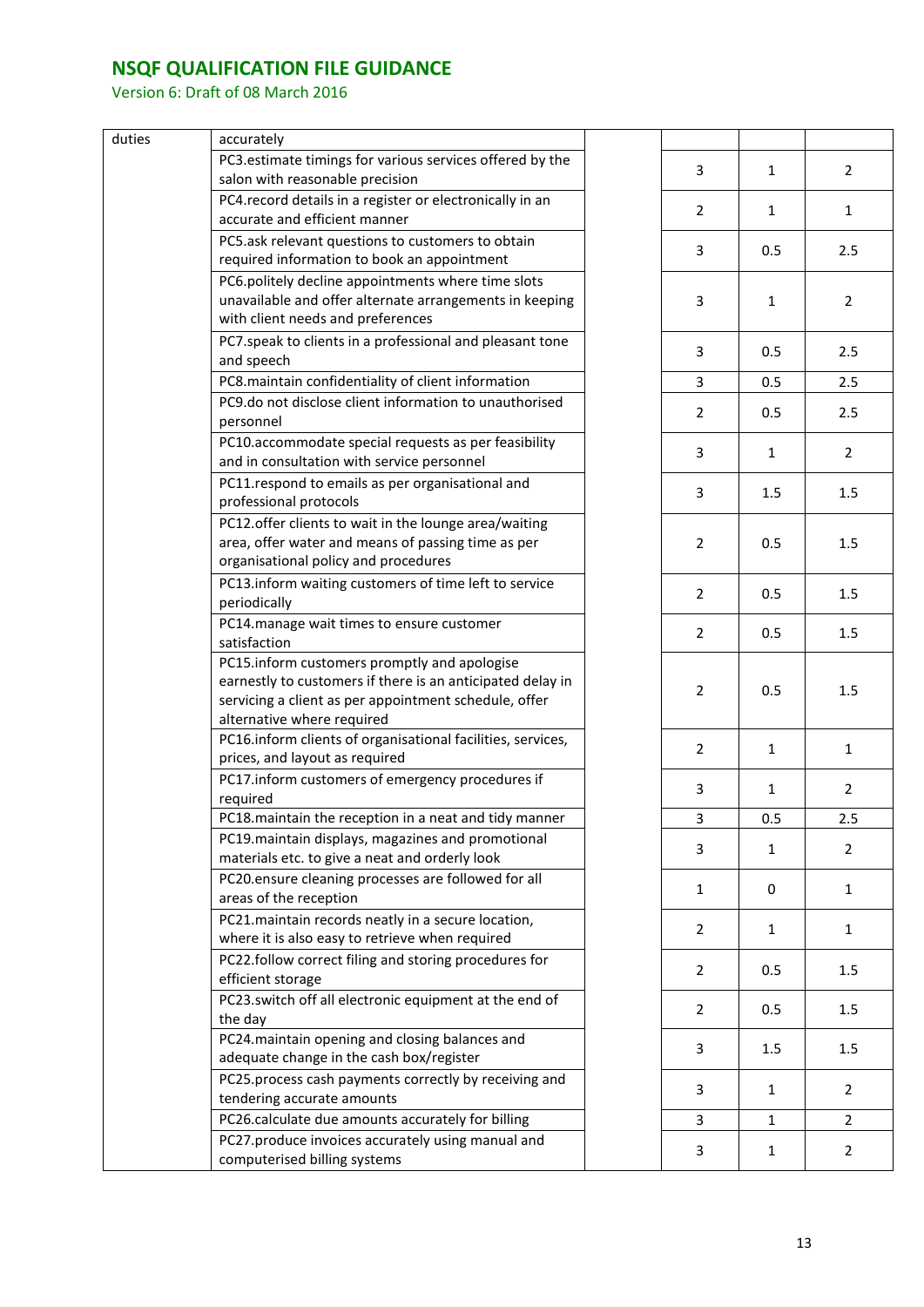|                                     | PC28.process credit card payments on manual swipe<br>machines, electronic swipe machine, etc. of cards with<br>and without pin authorisations       |              | 2              | 0.5            | 1.5            |
|-------------------------------------|-----------------------------------------------------------------------------------------------------------------------------------------------------|--------------|----------------|----------------|----------------|
|                                     | PC29. follow organisation procedure in relation to<br>cheque payments and follow essential checks required<br>to process these while accepting them |              | $\overline{2}$ | 0.5            | 1.5            |
|                                     | PC30.reconcile payments with billing done at the end of<br>the shift                                                                                |              | 3              | 0.5            | 2.5            |
|                                     | PC31.operate and escalate problems with credit card<br>machines efficiently and in a timely manner                                                  |              | 3              | $\mathbf{1}$   | $\overline{2}$ |
|                                     | PC32. follow organisational procedures when faced with<br>payment discrepancies                                                                     |              | $\overline{2}$ | 0.5            | 1.5            |
|                                     | PC33. maintain confidentiality and security of passwords<br>and other access devices/permits                                                        |              | 3              | $\mathbf{1}$   | $\overline{2}$ |
|                                     | PC34.inform customers of schemes, discounts and other<br>offers accurately for purposes of upselling and providing<br>customers legitimate benefits |              | $\overline{2}$ | $\mathbf{1}$   | $\mathbf{1}$   |
|                                     | PC35.accurately calculate applicable discounts and apply<br>these to invoices                                                                       |              | 3              | 1.5            | 1.5            |
|                                     | PC36.calculate applicable taxes correctly and apply<br>them to invoices                                                                             |              | 3              | 1.5            | 1.5            |
|                                     | PC37.explain taxes to customers and components of the<br>charged invoice to the customer                                                            |              | 3              | 1.5            | 1.5            |
|                                     | PC38.handover money and receipts to authorised<br>personnel at the end of the shift                                                                 |              | $\overline{2}$ | $\mathbf{1}$   | $\mathbf{1}$   |
|                                     | PC39.escalate any disputes that cannot be resolved to<br>the supervisor                                                                             |              | 3              | $\mathbf{1}$   | $\overline{2}$ |
|                                     |                                                                                                                                                     |              |                |                |                |
|                                     |                                                                                                                                                     | <b>Total</b> | 100            | 33.5           | 67.5           |
| BWS/N9002<br>Maintain<br>health and | set up and position the equipment, chemicals,<br>PC1.<br>products and tools in the work area to meet legal,<br>hygiene and safety requirements      |              | 13             | 3              | 10             |
| safety at the<br>workplace          | PC <sub>2</sub> .<br>clean and sterilize all tools and equipment<br>before use                                                                      |              | 10             | 3              | $\overline{7}$ |
|                                     | PC3.<br>maintain one's posture and position to<br>minimize fatigue and the risk of injury                                                           |              | 9              | $\overline{2}$ | 7              |
|                                     | PC4.<br>dispose waste materials in accordance to the<br>industry accepted standards                                                                 |              | 12             | $\overline{2}$ | 10             |
|                                     | maintain first aid kit and keep oneself updated<br>PC5.<br>on the first aid procedures                                                              | 100          | 10             | 3              | $\overline{7}$ |
|                                     | identify and document potential risks and<br>PC6.<br>hazards in the workplace                                                                       |              | 10             | 3              | 7              |
|                                     | accurately maintain accident reports<br>PC7.                                                                                                        |              | 13             | 5              | 8              |
|                                     | report health and safety risks/ hazards to<br>PC8.<br>concerned personnel                                                                           |              | 12             | 3              | 9              |
|                                     | use tools, equipment, chemicals and products in<br>PC9.<br>accordance with the salon's guidelines and<br>manufacturers' instructions                |              | 11             | 3              | 8              |
|                                     |                                                                                                                                                     | <b>Total</b> | 100            | 27             | 73             |
| BWS/N9003                           | PC1.maintain good health and personal hygiene                                                                                                       |              | 5              | $\mathbf{1}$   | 4              |
| Create a<br>positive                | PC2.comply with organisation's standards of grooming<br>and personal behavior                                                                       |              | 5              | $\mathbf{1}$   | 4              |
| impression at<br>the workplace      | PC3.meet the organisation's standards of courtesy,<br>behavior and efficiency<br>PC4.stay free from intoxicants while on duty                       | 100          | 5              | $\mathbf{1}$   | 4              |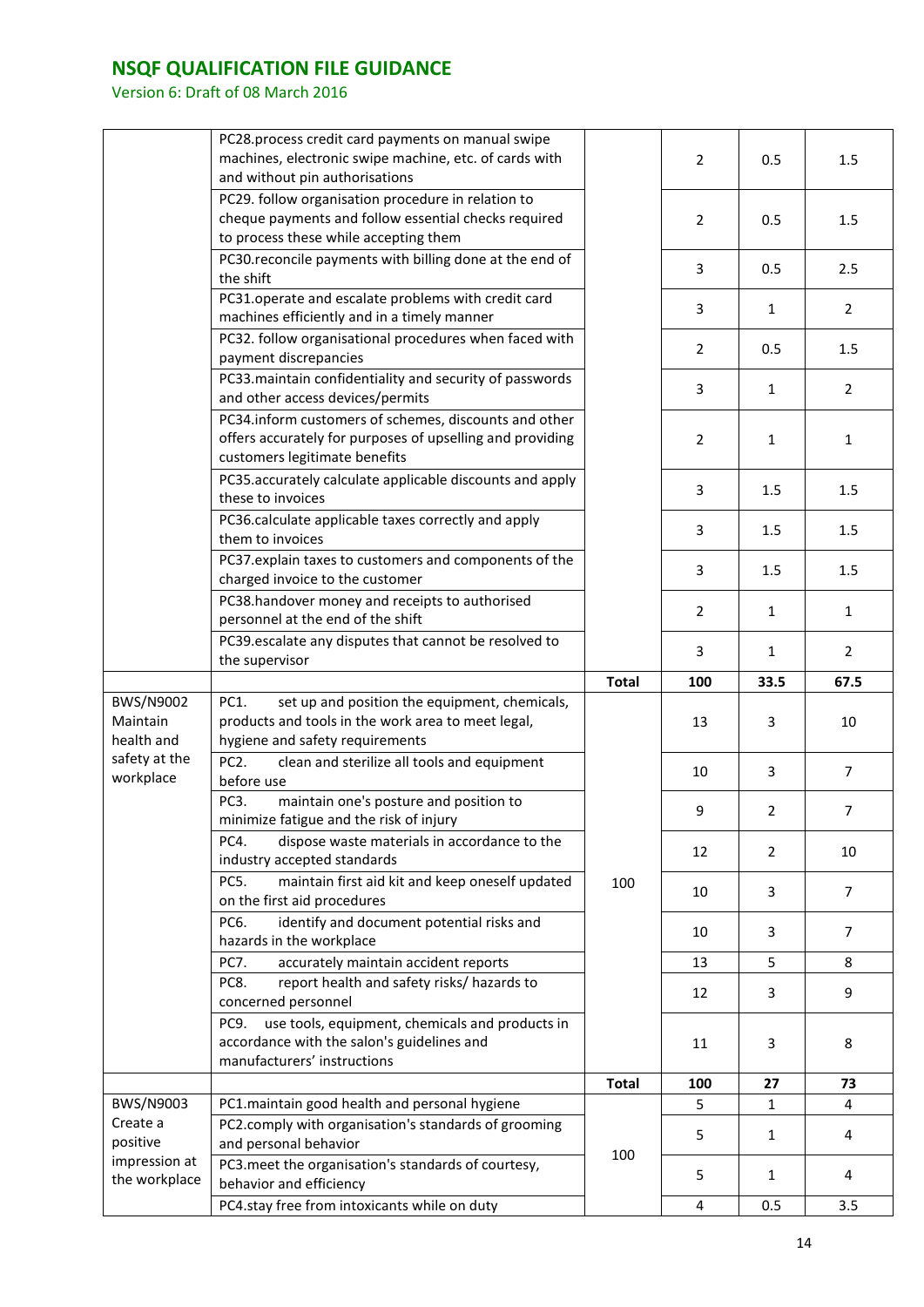Version 6: Draft of 08 March 2016

|                                                                                                             | <b>Total</b> | 100            | 30             | 70             |
|-------------------------------------------------------------------------------------------------------------|--------------|----------------|----------------|----------------|
| PC18. maintain confidentiality of information, as<br>required in the role                                   |              | 6              | $\overline{2}$ | 4              |
| PC17.file routine reports and feedback                                                                      |              | 5              | $\overline{2}$ | 3              |
| accurately in the desired format                                                                            |              |                |                |                |
| PC16.carry out routine documentation legibly and                                                            |              | 7              | 3              | 4              |
| as mandated by your organization                                                                            |              | 6              | 3              | 3              |
| PC15.use communication equipment (phone, email etc.)                                                        |              |                |                |                |
| PC14.report and record instances of aggressive/ unruly<br>behavior and seek assistance                      |              | 5              | $\overline{2}$ | 3              |
| based on their needs                                                                                        |              |                |                |                |
| PC13.assist and guide clients to services or products                                                       |              | 6              | $\overline{2}$ | 4              |
|                                                                                                             |              |                |                |                |
| stakeholders in a polite manner and resolve queries, if                                                     |              | $\overline{7}$ | $\overline{2}$ | 5              |
| organisation's procedures/ guidelines<br>PC12.communicate role related information to                       |              |                |                |                |
| clients based on the sector's code of practices and                                                         |              | 6              | $\mathbf{1}$   | 5              |
| PC11.communicate procedure related information to                                                           |              |                |                |                |
| interacting with clients from different cultural and<br>religious backgrounds, age, disabilities and gender |              | 6              | 1.5            | 4.5            |
| PC10.use appropriate language, tone and gestures while                                                      |              |                |                |                |
|                                                                                                             |              | 5              | $\mathbf{1}$   | 4              |
| PC9.report to supervisor immediately in case there are                                                      |              |                |                |                |
| PC8.participate in workplace activities as a part of the                                                    |              | 7              | $\overline{2}$ | 5              |
| PC7. record details related to tasks, as per procedure                                                      |              | 5              | 3              | $\overline{2}$ |
| PC6.take appropriate and approved actions in line with<br>instructions and guidelines                       |              | 5              | 1.5            | 3.5            |
| PC5.wear and carry organisation's uniform and<br>accessories correctly and smartly                          |              | 5              | 0.5            | 4.5            |
|                                                                                                             |              |                |                |                |

#### **Means of assessment 1**

Criteria for assessment for each Qualification Pack will be created by the Sector Skill Council. Each Performance Criteria (PC) will be assigned marks proportional to its importance in NOS. SSC will also lay down

proportion of marks for Theory and Skills Practical for each PC.

The assessment for the theory part will be based on knowledge bank of questions created by the SSC.

Individual assessment agencies will create unique question papers for theory part for each candidate at each examination/training center (as per assessment criteria below).

Individual assessment agencies will create unique evaluations for skill practical for every student at each examination/training center based on this criteria.

#### **Means of assessment 2**

Add boxes as required.

#### **Pass/Fail**

To pass the Qualification Pack, every trainee should score a minimum of 50% in every NOS and overall 50% pass percentage in every QP.

To pass the Qualification Pack, every trainee should score a minimum of 33% in Theory and 50% in Practical. In case of successfully passing only certain number of NOS's, the trainee is eligible to take subsequent assessment on the balance NOS's to pass the Qualification Pack.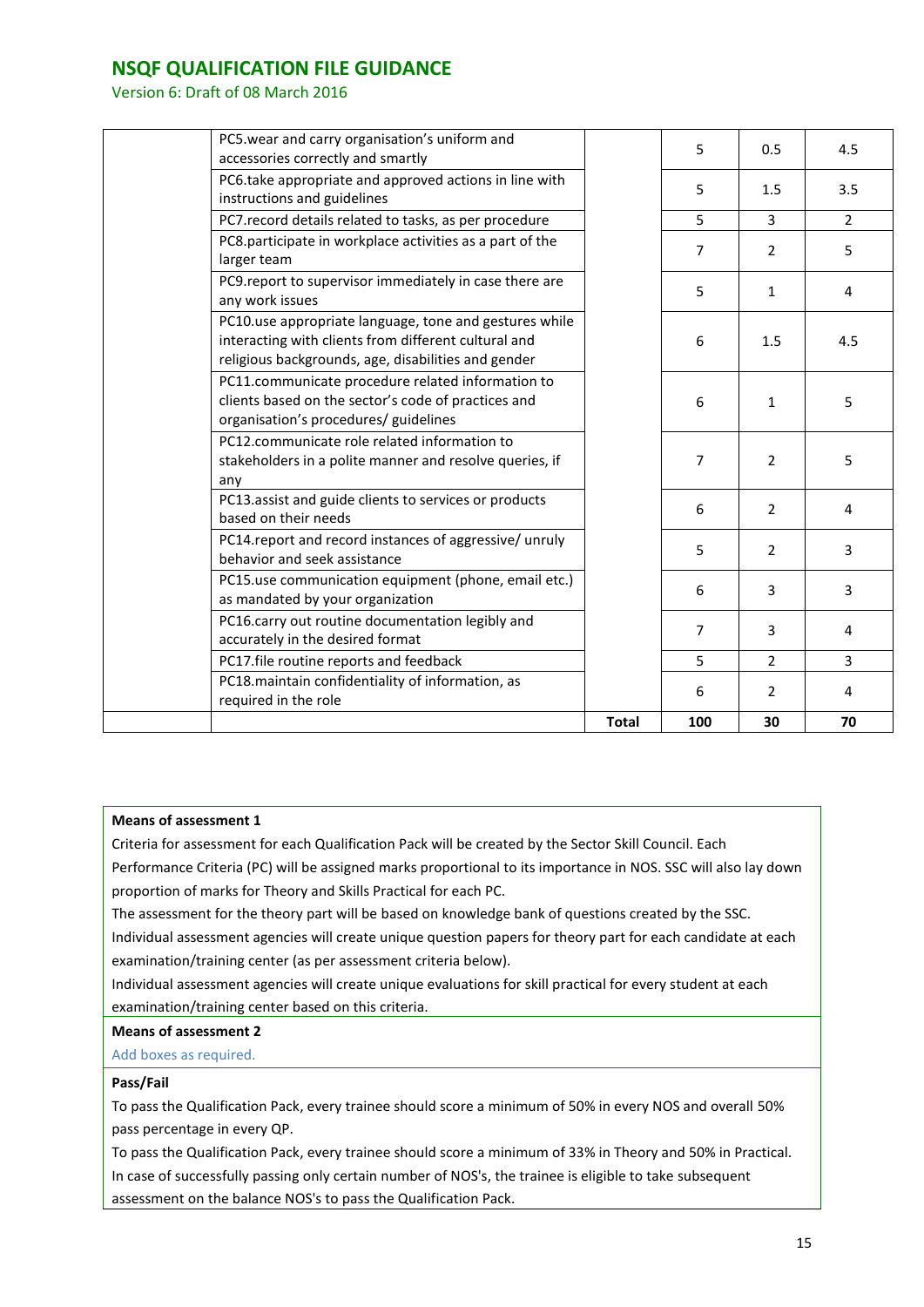Version 6: Draft of 08 March 2016

### **SECTION 2**

**EVIDENCE OF LEVEL**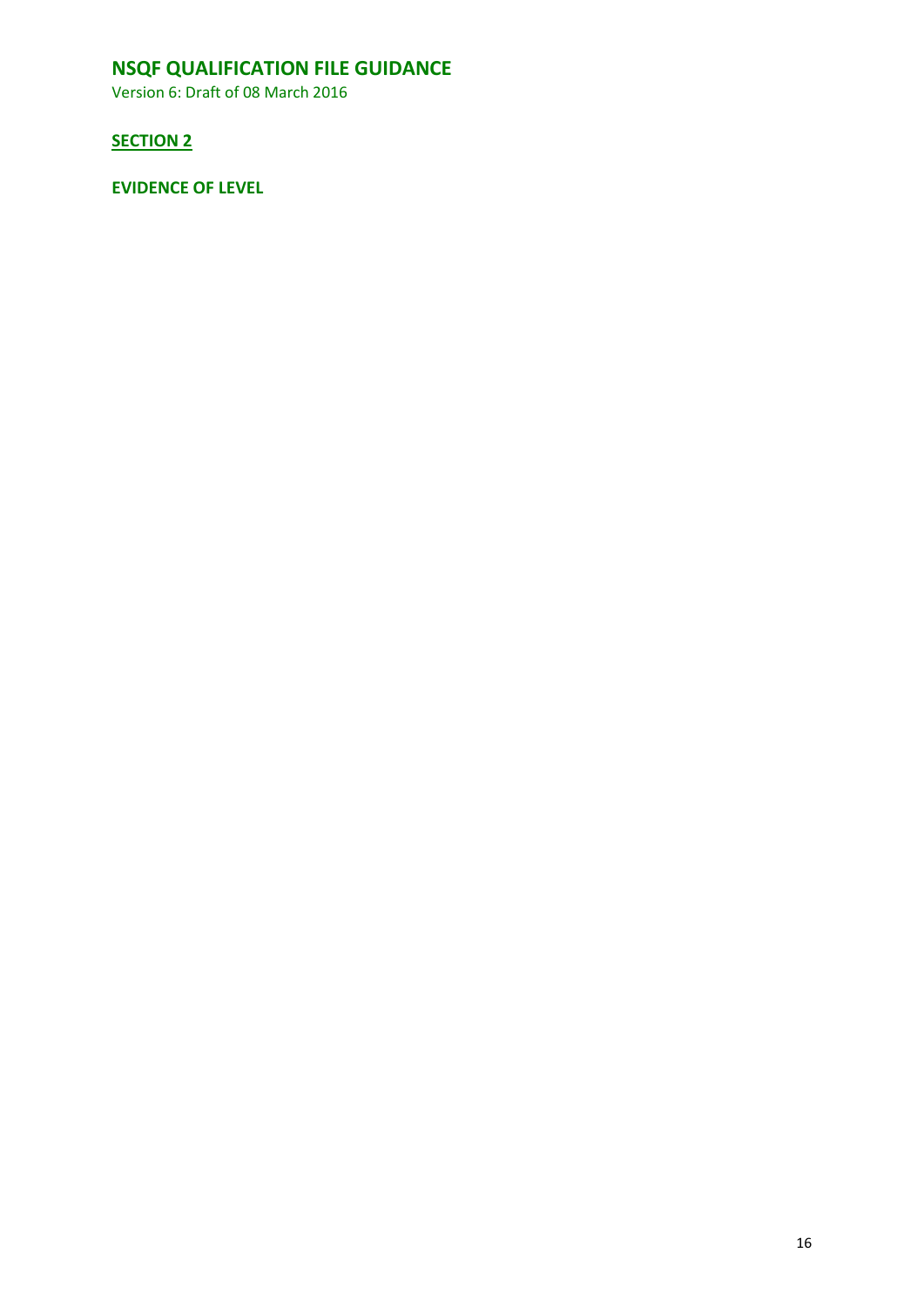Version 6: Draft of 08 March 2016

### **OPTION A**

| <b>Title/Name of qualification/component:</b> |                                                | Level:                                                 |                   |  |
|-----------------------------------------------|------------------------------------------------|--------------------------------------------------------|-------------------|--|
| <b>NSQF Domain</b>                            | <b>Outcomes of the Qualification/Component</b> | How the job role relates to the NSQF level descriptors | <b>NSQF Level</b> |  |
| Process                                       |                                                |                                                        |                   |  |
| Professional<br>knowledge                     |                                                |                                                        |                   |  |
| Professional skill                            |                                                |                                                        |                   |  |
| Core skill                                    |                                                |                                                        |                   |  |
| Responsibility                                |                                                |                                                        |                   |  |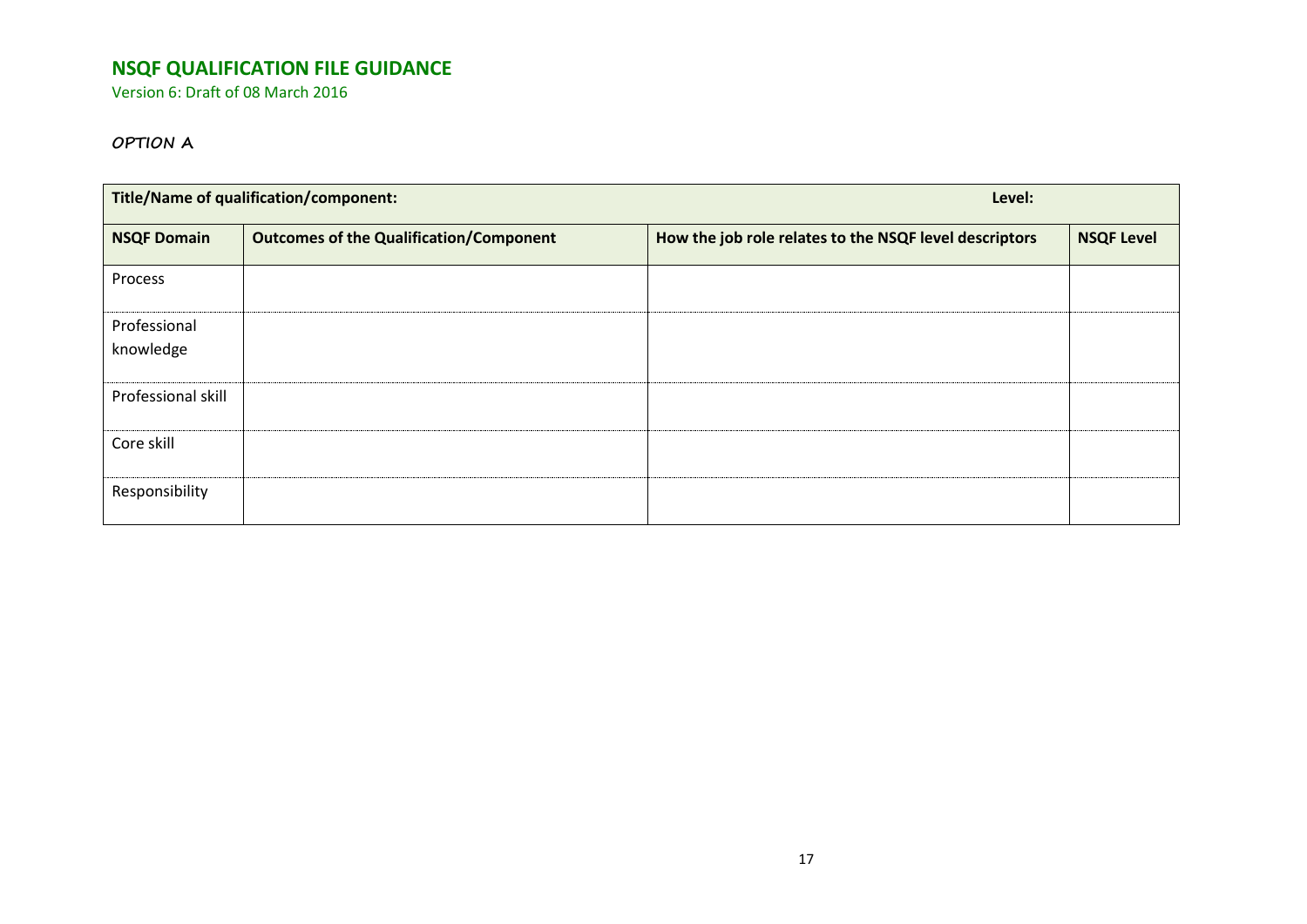Version 6: Draft of 08 March 2016

### **OPTION B**

| Title/Name of qualification/component: Beauty Therapist |                                                                                                                                                                                                                                                                                                                                                                                                                                                                                                                                                                                  | Level: 4                                                                                                                                                                                                                                                                                                                                                                                                                                                                                                                                                                                                                                                                                                                                                                                                        |                   |  |
|---------------------------------------------------------|----------------------------------------------------------------------------------------------------------------------------------------------------------------------------------------------------------------------------------------------------------------------------------------------------------------------------------------------------------------------------------------------------------------------------------------------------------------------------------------------------------------------------------------------------------------------------------|-----------------------------------------------------------------------------------------------------------------------------------------------------------------------------------------------------------------------------------------------------------------------------------------------------------------------------------------------------------------------------------------------------------------------------------------------------------------------------------------------------------------------------------------------------------------------------------------------------------------------------------------------------------------------------------------------------------------------------------------------------------------------------------------------------------------|-------------------|--|
| <b>NSQF Domain</b>                                      | Key requirements of the job role                                                                                                                                                                                                                                                                                                                                                                                                                                                                                                                                                 | How the job role relates to the NSQF level descriptors                                                                                                                                                                                                                                                                                                                                                                                                                                                                                                                                                                                                                                                                                                                                                          | <b>NSQF Level</b> |  |
| <b>Process</b>                                          | Work in familiar, predictable, routine, situation of clear choice:<br>identify and select suitable equipment and products required<br>for the respective services<br>perform and adapt the procedure using materials, equipment<br>$\bullet$<br>and techniques correctly and safely to meet the needs of the<br>client<br>ask relevant questions to consult with the client to identify the<br>$\bullet$<br>condition, provide suitable services and apply relevant<br>procedures<br>carry out the procedure using methods that minimise risk of<br>$\bullet$<br>cross infection | Beauty Therapist works in familiar, predictable, routine, situation of<br>clear choice like identifying and selecting suitable equipment and<br>products required for the respective services; perform and adapt the<br>procedure using materials, equipment and techniques correctly and<br>safely to meet the needs of the client; perform various techniques to<br>achieve the desired look; ask relevant questions to consult with the<br>client to identify the problem; provide suitable services and apply<br>relevant procedures; select and prepare products, tools and<br>equipment that are suitable for the client's condition; carry out the<br>procedure using methods that minimise risk of cross infection; identify<br>contra-indications if any that restrict the services or products sought | 4                 |  |
|                                                         | identify contra-indications if any that restrict the services or<br>$\bullet$<br>products sought by the customer<br>select styling products, tools and equipment based on the<br>$\bullet$<br>results of client consultation and hair analysis<br>select the correct cutting tool to achieve the desired look<br>$\bullet$<br>perform various sectioning techniques to carry out the desired<br>$\bullet$<br>haircut<br>achieve even balance and weight distribution by checking time<br>$\bullet$<br>to time and adjusting the cutting technique accordingly                    | by the customer; apply suitable pressure on the pressure points as per<br>requirement taking care of client comfort; select styling products, tools<br>and equipment based on the results of client consultation and hair<br>analysis; select the correct cutting tool to achieve the desired look;<br>perform various sectioning techniques to carry out the desired haircut;<br>and achieve even balance and weight distribution by checking time to<br>time and adjusting the cutting technique accordingly<br>Hence NSQF Level is 4                                                                                                                                                                                                                                                                         |                   |  |
| Professional<br>knowledge                               | Factual knowledge of field of knowledge or study:<br>applicable legislation relating to the workplace                                                                                                                                                                                                                                                                                                                                                                                                                                                                            | As mentioned in the various knowledge and understanding criteria<br>mentioned in the previous cell, the Beauty Therapist requires factual                                                                                                                                                                                                                                                                                                                                                                                                                                                                                                                                                                                                                                                                       | 5                 |  |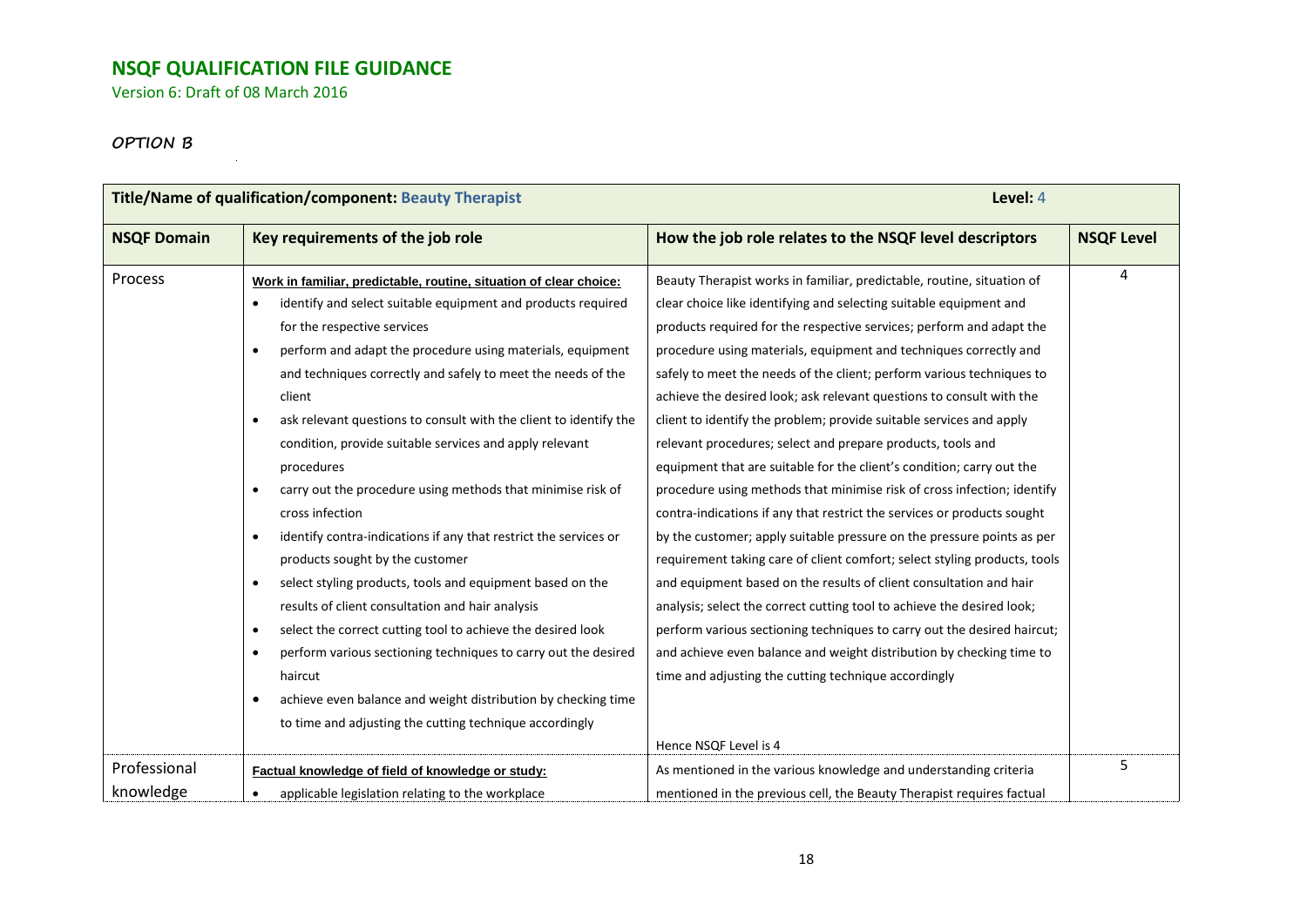| Title/Name of qualification/component: Beauty Therapist |                                                                            | Level: 4                                                                  |                   |  |
|---------------------------------------------------------|----------------------------------------------------------------------------|---------------------------------------------------------------------------|-------------------|--|
| <b>NSQF Domain</b>                                      | Key requirements of the job role                                           | How the job role relates to the NSQF level descriptors                    | <b>NSQF Level</b> |  |
|                                                         | environmental conditions required and expected for carrying<br>$\bullet$   | knowledge of field of knowledge or study like applicable legislation      |                   |  |
|                                                         | out services                                                               | relating to the workplace; environmental conditions required and          |                   |  |
|                                                         | factor impacting clients' comfort throughout the drying<br>$\bullet$       | expected for carrying out services; factor impacting clients' comfort     |                   |  |
|                                                         | process                                                                    | throughout the drying process; basic anatomical structure of the skin     |                   |  |
|                                                         | basic anatomical structure of the hair and principles of hair<br>$\bullet$ | and principles of hair growth; classification of skin; blow-drying tools, |                   |  |
|                                                         | growth                                                                     | equipment, technique and products, contra-indications and respective      |                   |  |
|                                                         | structure of the skin<br>$\bullet$                                         | necessary action; safety considerations for shampooing and                |                   |  |
|                                                         | types of skin<br>$\bullet$                                                 | conditioning of hair; tools and equipment and their operations in         |                   |  |
|                                                         | blow-drying tools and equipment<br>$\bullet$                               | manicure & pedicure, safety precautions, cleaning and maintenance         |                   |  |
|                                                         | contra-indications and respective necessary action<br>$\bullet$            | procedures; hair spa and facial massage techniques and equipment;         |                   |  |
|                                                         | safety considerations for shampooing and conditioning of hair<br>$\bullet$ | and make-up procedures.                                                   |                   |  |
|                                                         | Principles, processes and general concepts, in a field of work or          |                                                                           |                   |  |
|                                                         | study                                                                      | Hence it qualifies for NSQF Level 5.                                      |                   |  |
|                                                         | foundational principles and recommendations for blow drying                |                                                                           |                   |  |
|                                                         | to minimize damage, achieve objective and safe operation                   |                                                                           |                   |  |
|                                                         | difference between disinfecting and sterilising<br>$\bullet$               |                                                                           |                   |  |
|                                                         | importance if using products economically and storing<br>$\bullet$         |                                                                           |                   |  |
|                                                         | products correctly to minimize wastage                                     |                                                                           |                   |  |
|                                                         | customer service principles including privacy and protection to            |                                                                           |                   |  |
|                                                         | modesty of the customers                                                   |                                                                           |                   |  |
|                                                         | importance of using products economically and as per<br>$\bullet$          |                                                                           |                   |  |
|                                                         | manufacturer's instructions                                                |                                                                           |                   |  |
| <b>Professional skill</b>                               | Recall and demonstrate practical skill, routine and repetitive in          | As mentioned in the various performance criteria mentioned in the         | 4                 |  |
|                                                         | narrow range of application, using appropriate rule and tool,              | previous cell, the Beauty Therapist is able to recall and demonstrate     |                   |  |
|                                                         | using quality concepts:                                                    | practical skill, routine and repetitive in narrow range of application,   |                   |  |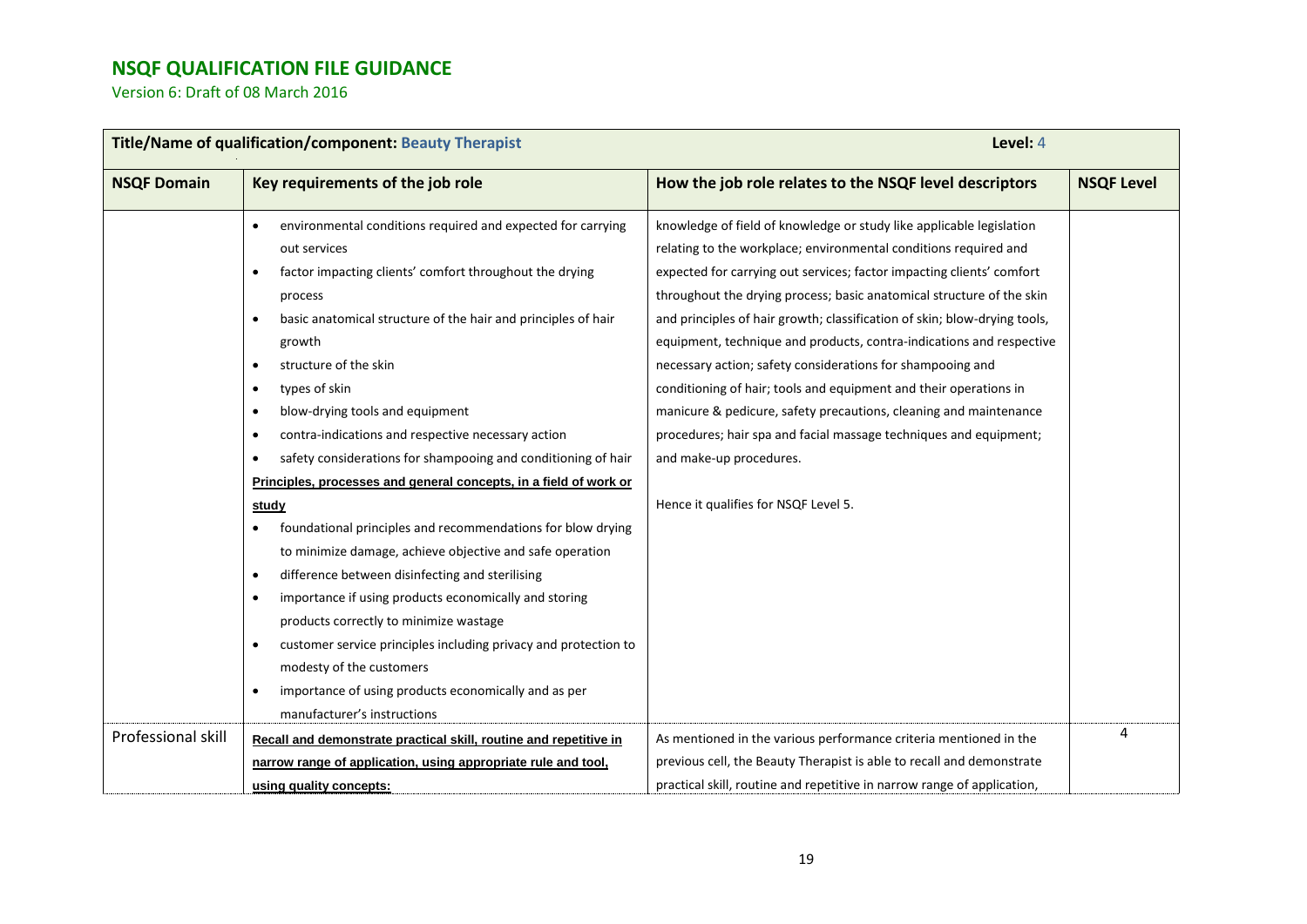| Title/Name of qualification/component: Beauty Therapist |                                                                                                                                                                                                                                                                                                                                                                                                                                                                                                                                                                                                                                                                                                                                                                                                                                                                                                                                                                                                                                                                                                                                                           | Level: 4                                                                                                                                                                                                                                                                                                                                                                                                                                                                                                                                                                                                                                                                                                                                                                                                                     |                   |  |
|---------------------------------------------------------|-----------------------------------------------------------------------------------------------------------------------------------------------------------------------------------------------------------------------------------------------------------------------------------------------------------------------------------------------------------------------------------------------------------------------------------------------------------------------------------------------------------------------------------------------------------------------------------------------------------------------------------------------------------------------------------------------------------------------------------------------------------------------------------------------------------------------------------------------------------------------------------------------------------------------------------------------------------------------------------------------------------------------------------------------------------------------------------------------------------------------------------------------------------|------------------------------------------------------------------------------------------------------------------------------------------------------------------------------------------------------------------------------------------------------------------------------------------------------------------------------------------------------------------------------------------------------------------------------------------------------------------------------------------------------------------------------------------------------------------------------------------------------------------------------------------------------------------------------------------------------------------------------------------------------------------------------------------------------------------------------|-------------------|--|
| <b>NSQF Domain</b>                                      | Key requirements of the job role                                                                                                                                                                                                                                                                                                                                                                                                                                                                                                                                                                                                                                                                                                                                                                                                                                                                                                                                                                                                                                                                                                                          | How the job role relates to the NSQF level descriptors                                                                                                                                                                                                                                                                                                                                                                                                                                                                                                                                                                                                                                                                                                                                                                       | <b>NSQF Level</b> |  |
|                                                         | identify and select suitable equipment and products required<br>$\bullet$<br>for the respective services<br>perform and adapt the procedure using materials, equipment<br>$\bullet$<br>and techniques correctly and safely to meet the needs of the<br>client<br>perform various techniques to achieve the desired look<br>$\bullet$<br>ask relevant questions to consult with the client to identify the<br>$\bullet$<br>condition, provide suitable services and apply relevant<br>procedures<br>select and prepare products, tools and equipment that are<br>$\bullet$<br>suitable for the client's condition<br>carry out the procedure using methods that minimise risk of<br>$\bullet$<br>cross infection<br>identify contra-indications if any that restrict the services or<br>٠<br>products sought by the customer<br>apply suitable pressure on the marma pressure points as per<br>$\bullet$<br>requirement taking care of client comfort<br>select styling products, tools and equipment based on the<br>$\bullet$<br>results of client consultation and analysis<br>select the correct cutting tool to achieve the desired look<br>$\bullet$ | using appropriate rule and tool, using quality concepts like identify and<br>select suitable equipment and products required for the respective<br>services; perform and adapt the procedure using materials, equipment<br>and techniques correctly and safely to meet the needs of the client;<br>perform various techniques to achieve the desired look; ask relevant<br>questions to consult with the client to identify the condition; provide<br>suitable services and apply relevant procedures; select and prepare<br>products, tools and equipment that are suitable for the client's<br>condition; carry out the procedure using methods that minimise risk of<br>cross infection; and identify contra-indications if any that restrict the<br>services or products sought by the customer<br>Hence NSQF Level is 4 |                   |  |
| Core skill                                              | Language to communicate written or oral, with required clarity,<br>skill to basic arithmetic and algebraic principles, basic<br>understanding of social political and natural environment:<br>read about new products and services with reference to the                                                                                                                                                                                                                                                                                                                                                                                                                                                                                                                                                                                                                                                                                                                                                                                                                                                                                                  | As mentioned in the various performance criteria & knowledge criteria<br>mentioned in the remaining points in the previous cell, the Beauty<br>Therapist is able to use language to communicate written or oral, with<br>required clarity, and requires a basic understanding of social political                                                                                                                                                                                                                                                                                                                                                                                                                                                                                                                            | 4                 |  |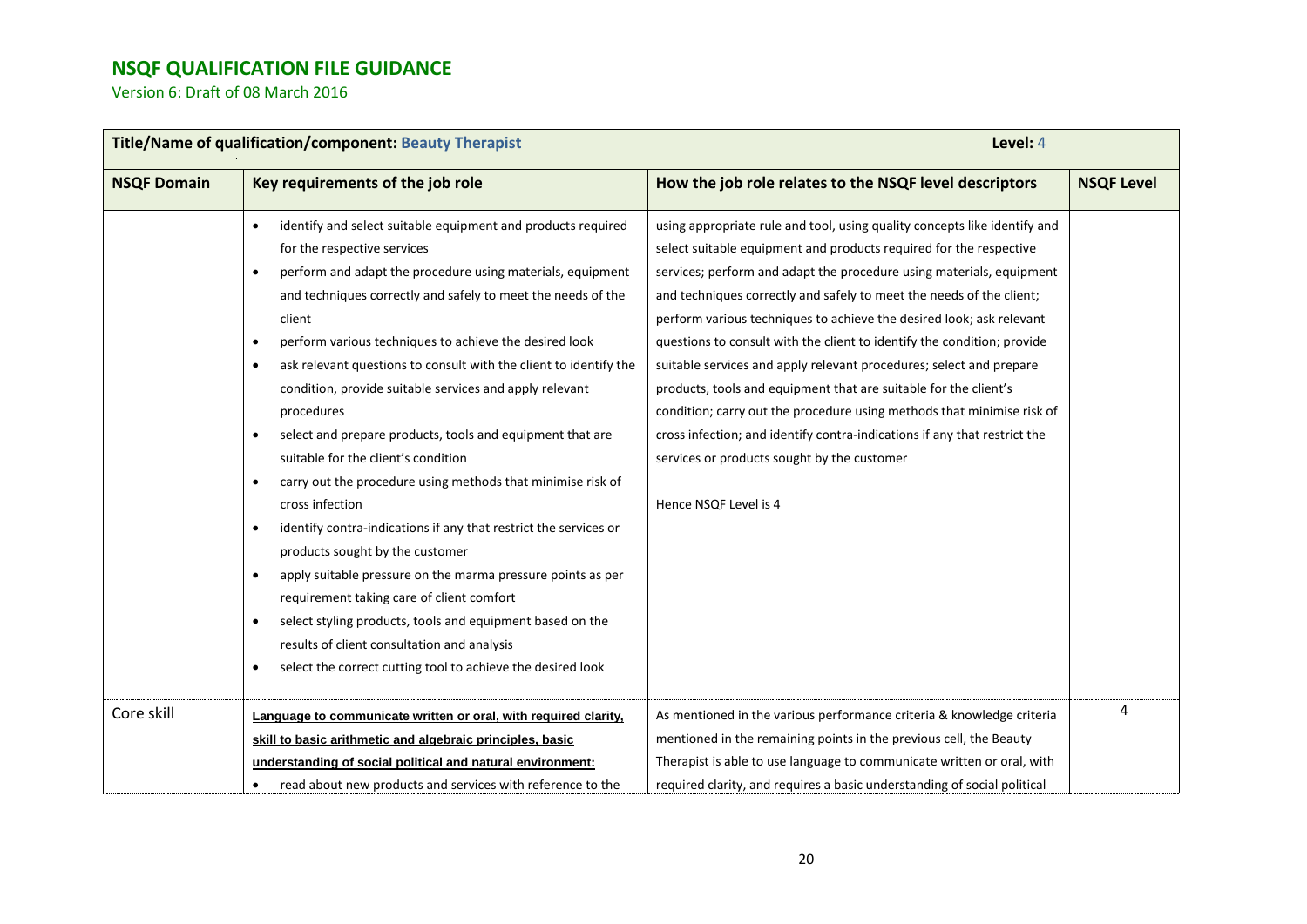| Title/Name of qualification/component: Beauty Therapist                                                                                                                                                                                                                                                                                                                                                                                                                                                                                                                                                                                                                                                                                                                                                                                                                                                                                                                                                                                                                                                                                                                                                                                                                                                                                                                                                                                                  | Level: 4                                                                                                                                                                                                                                                                                                                                                                                                                                                                                                                                                                                                                                                                                 |                   |
|----------------------------------------------------------------------------------------------------------------------------------------------------------------------------------------------------------------------------------------------------------------------------------------------------------------------------------------------------------------------------------------------------------------------------------------------------------------------------------------------------------------------------------------------------------------------------------------------------------------------------------------------------------------------------------------------------------------------------------------------------------------------------------------------------------------------------------------------------------------------------------------------------------------------------------------------------------------------------------------------------------------------------------------------------------------------------------------------------------------------------------------------------------------------------------------------------------------------------------------------------------------------------------------------------------------------------------------------------------------------------------------------------------------------------------------------------------|------------------------------------------------------------------------------------------------------------------------------------------------------------------------------------------------------------------------------------------------------------------------------------------------------------------------------------------------------------------------------------------------------------------------------------------------------------------------------------------------------------------------------------------------------------------------------------------------------------------------------------------------------------------------------------------|-------------------|
| Key requirements of the job role                                                                                                                                                                                                                                                                                                                                                                                                                                                                                                                                                                                                                                                                                                                                                                                                                                                                                                                                                                                                                                                                                                                                                                                                                                                                                                                                                                                                                         | How the job role relates to the NSQF level descriptors                                                                                                                                                                                                                                                                                                                                                                                                                                                                                                                                                                                                                                   | <b>NSQF Level</b> |
| organization and also from external forums such as websites<br>and blogs<br>keep abreast with the latest knowledge by reading brochures,<br>$\bullet$<br>pamphlets, and product information sheets<br>reading and writing comprehension to understand,<br>$\bullet$<br>communicate and maintain processes, techniques, records,<br>policies and procedures<br>discuss task lists, schedules, and work-loads with co-workers<br>$\bullet$<br>question customers/ clients appropriately in order to<br>$\bullet$<br>understand the nature of the problem and make a diagnosis<br>give clear instructions to customers/ clients<br>$\bullet$<br>keep customers/ clients informed about_progress<br>$\bullet$<br>avoid using jargon, slang or acronyms when communicating<br>$\bullet$<br>with a customer/ client, unless it is required<br>manner and tone, professional, supportive, respectful,<br>$\bullet$<br>sensitive to client<br>speak clearly and precisely in a courteous manner and develop<br>$\bullet$<br>a professional relationship with the client<br>understand the directives passed down by supervisors<br>$\bullet$<br>ability to listen and understand the local language in dealing<br>$\bullet$<br>with clients and maintain client confidentiality<br>ask relevant questions to consult with the client to identify the<br>$\bullet$<br>condition of the hair and scalp, provide suitable services and<br>apply relevant procedures | and natural environment like read about new products and services<br>with reference to the organization; keep abreast with the latest<br>knowledge by reading brochures, pamphlets, and product information<br>sheets; reading and writing comprehension to understand,<br>communicate and maintain processes, techniques, records, policies<br>and procedures; discuss task lists, schedules, and work-loads with co-<br>workers; question customers/ clients appropriately in order to<br>understand the nature of the problem and make a diagnosis; give<br>clear instructions to customers/ clients; and keep customers/ clients<br>informed about_progress<br>Hence NSQF Level is 4 |                   |
| ask relevant and effective questions to check and establish the                                                                                                                                                                                                                                                                                                                                                                                                                                                                                                                                                                                                                                                                                                                                                                                                                                                                                                                                                                                                                                                                                                                                                                                                                                                                                                                                                                                          |                                                                                                                                                                                                                                                                                                                                                                                                                                                                                                                                                                                                                                                                                          |                   |
|                                                                                                                                                                                                                                                                                                                                                                                                                                                                                                                                                                                                                                                                                                                                                                                                                                                                                                                                                                                                                                                                                                                                                                                                                                                                                                                                                                                                                                                          |                                                                                                                                                                                                                                                                                                                                                                                                                                                                                                                                                                                                                                                                                          |                   |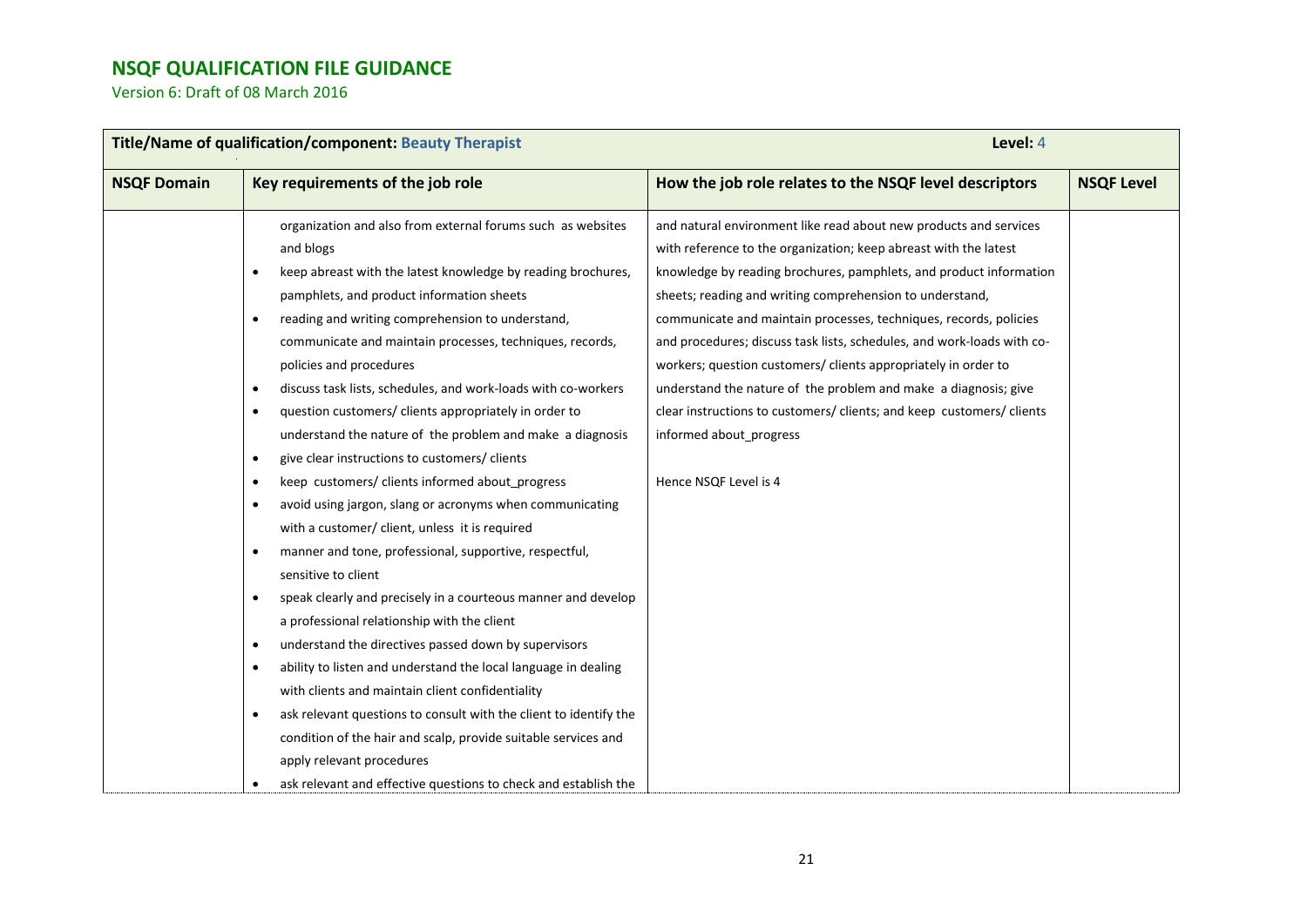| Title/Name of qualification/component: Beauty Therapist |                                                                                                                                                                                                                                                                                                                                                                                                                                                                                                                                                                                                                                                                                                                                                                                                                                                                                                                                                                                                                                                                                                                                                             | Level: 4                                                          |                   |
|---------------------------------------------------------|-------------------------------------------------------------------------------------------------------------------------------------------------------------------------------------------------------------------------------------------------------------------------------------------------------------------------------------------------------------------------------------------------------------------------------------------------------------------------------------------------------------------------------------------------------------------------------------------------------------------------------------------------------------------------------------------------------------------------------------------------------------------------------------------------------------------------------------------------------------------------------------------------------------------------------------------------------------------------------------------------------------------------------------------------------------------------------------------------------------------------------------------------------------|-------------------------------------------------------------------|-------------------|
| <b>NSQF Domain</b>                                      | Key requirements of the job role                                                                                                                                                                                                                                                                                                                                                                                                                                                                                                                                                                                                                                                                                                                                                                                                                                                                                                                                                                                                                                                                                                                            | How the job role relates to the NSQF level descriptors            | <b>NSQF Level</b> |
|                                                         | client's understanding and expectation prior to<br>commencement of the procedure and clarify doubts, if any<br>including with guardians/parents for minors<br>ask questions to check with the client their satisfaction with<br>$\bullet$<br>the finished result<br>thank customer for feedback post-service, where customer is<br>$\bullet$<br>not satisfied with service take actions to resolve matter to<br>customer satisfaction or apologise for the same and refer to<br>supervisor<br>communicate procedure related information_to clients based<br>$\bullet$<br>on the sector's code of practices and organisation's<br>procedures/ guidelines<br>communicate role related information to stakeholders in a<br>$\bullet$<br>polite manner and resolve queries, if any<br>assist and guide clients to services or products based on their<br>$\bullet$<br>needs<br>report and record instances of aggressive/ unruly behavior and<br>$\bullet$<br>seek assistance<br>use communication equipment (phone, email etc.) as<br>$\bullet$<br>mandated by your organization<br>carry out routine documentation legibly and accurately in the<br>$\bullet$ |                                                                   |                   |
|                                                         | desired format<br>file routine reports and feedback<br>$\bullet$                                                                                                                                                                                                                                                                                                                                                                                                                                                                                                                                                                                                                                                                                                                                                                                                                                                                                                                                                                                                                                                                                            |                                                                   |                   |
| Responsibility                                          | maintain confidentiality of information, as required, in the role<br>$\bullet$<br>Responsibility for own work and learning:                                                                                                                                                                                                                                                                                                                                                                                                                                                                                                                                                                                                                                                                                                                                                                                                                                                                                                                                                                                                                                 | As mentioned in the various performance criteria mentioned in the | 4                 |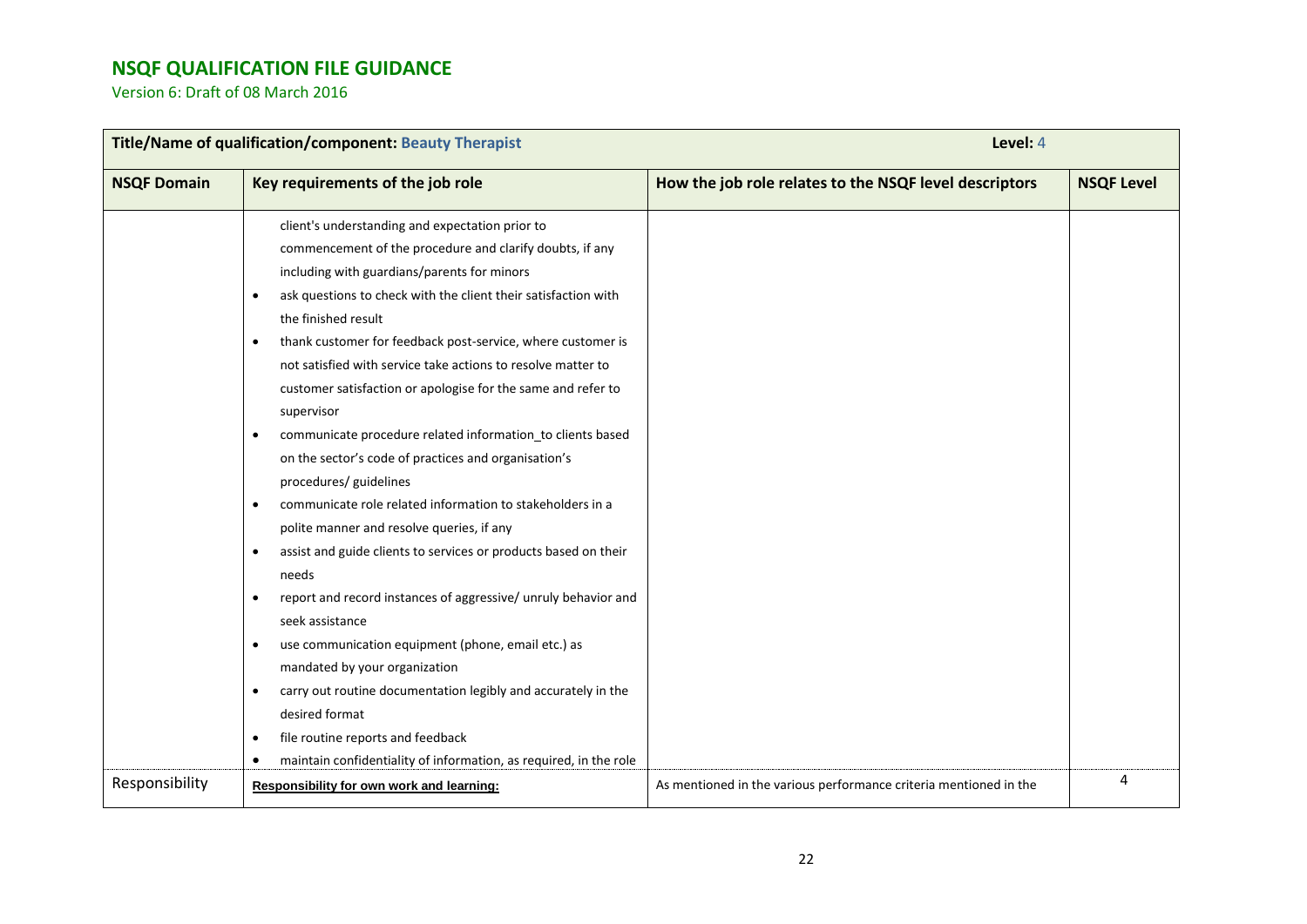| Title/Name of qualification/component: Beauty Therapist |                                                                       | Level: 4                                                                 |                   |  |
|---------------------------------------------------------|-----------------------------------------------------------------------|--------------------------------------------------------------------------|-------------------|--|
| <b>NSQF Domain</b>                                      | Key requirements of the job role                                      | How the job role relates to the NSQF level descriptors                   | <b>NSQF Level</b> |  |
|                                                         | follow principles, while carrying out the procedure for<br>$\bullet$  | previous cell, the Beauty Therapist demonstrates responsibility for      |                   |  |
|                                                         | safety, minimising damage and achieving the desired                   | own work and learning like check the client's comfort and wellbeing      |                   |  |
|                                                         | look                                                                  | throughout the service and adapt procedures to ensure the same,          |                   |  |
|                                                         | check the client's comfort and wellbeing throughout the<br>$\bullet$  | reassure the client with necessary information and positive comments     |                   |  |
|                                                         | service and adapt procedures to ensure the same,                      | as required; complete the procedure to the satisfaction of the client in |                   |  |
|                                                         | reassure the client with necessary information and                    | a commercially acceptable time and as per organisational standards;      |                   |  |
|                                                         | positive comments as required                                         | provide specific after-procedure, homecare advice and                    |                   |  |
|                                                         | complete the procedure to the satisfaction of the client<br>$\bullet$ | recommendations for product use and further services to the client;      |                   |  |
|                                                         | in a commercially acceptable time and as per                          | perform and adapt the procedure using materials, equipment and           |                   |  |
|                                                         | organisational standards                                              | techniques correctly and safely to meet the needs of the client; apply   |                   |  |
|                                                         | provide specific after-procedure, homecare advice and<br>$\bullet$    | products for moisturising and styling, if required and maintain a        |                   |  |
|                                                         | recommendations for product use and further services                  | regular check to minimise the risk of damage; complete the procedure     |                   |  |
|                                                         | to the client                                                         | to the satisfaction of the client in a commercially acceptable time and  |                   |  |
|                                                         | perform and adapt the procedure using materials,<br>$\bullet$         | as per organisational standards; select and prepare products, tools and  |                   |  |
|                                                         | equipment and techniques correctly and safely to meet                 | equipment that are suitable for the client's condition; promptly refer   |                   |  |
|                                                         | the needs of the client                                               | problems that cannot be solved to the relevant person/senior Beauty      |                   |  |
|                                                         | apply products for moisturising and styling, if required<br>$\bullet$ | Therapist for action; and ask questions to check with the client         |                   |  |
|                                                         | and maintain a regular check to minimise the risk of                  | satisfaction with the finished result.                                   |                   |  |
|                                                         | damage                                                                |                                                                          |                   |  |
|                                                         | complete the procedure to the satisfaction of the client<br>$\bullet$ | Hence it follows NSQF Level 4 descriptors                                |                   |  |
|                                                         | in a commercially acceptable time and as per                          |                                                                          |                   |  |
|                                                         | organisational standards                                              |                                                                          |                   |  |
|                                                         | select and prepare products, tools and equipment that<br>٠            |                                                                          |                   |  |
|                                                         | are suitable for the client's condition                               |                                                                          |                   |  |
|                                                         | promptly refer problems that cannot be solved to the<br>٠             |                                                                          |                   |  |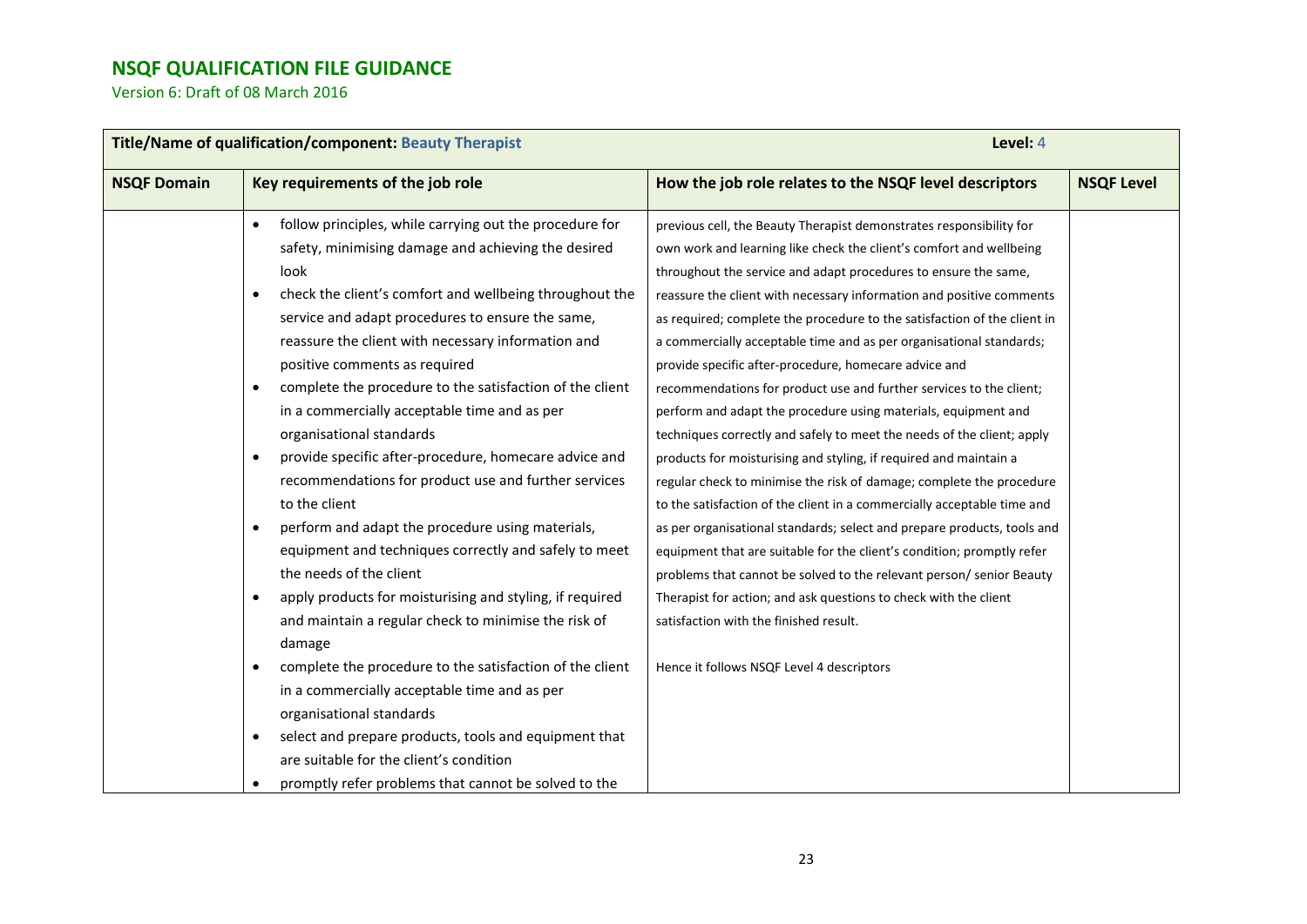| Title/Name of qualification/component: Beauty Therapist |                                                                                                                                                                                                                                       | Level: 4                                               |                   |
|---------------------------------------------------------|---------------------------------------------------------------------------------------------------------------------------------------------------------------------------------------------------------------------------------------|--------------------------------------------------------|-------------------|
| <b>NSQF Domain</b>                                      | Key requirements of the job role                                                                                                                                                                                                      | How the job role relates to the NSQF level descriptors | <b>NSQF Level</b> |
|                                                         | relevant person/ senior beauty therapist for action<br>ask questions to check with the client their satisfaction<br>with the finished result<br>ask questions to check with the client their satisfaction<br>with the finished result |                                                        |                   |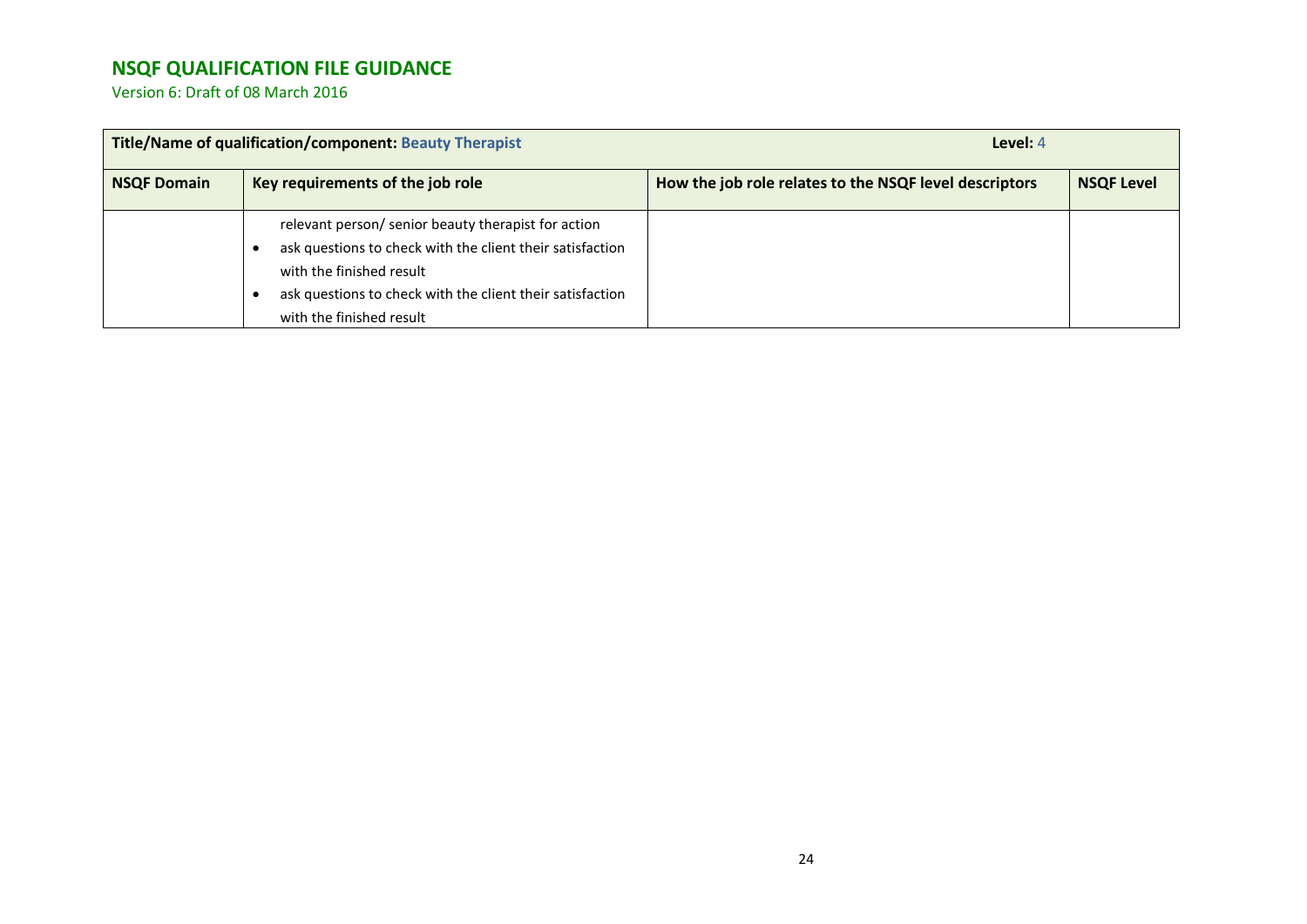Version 6: Draft of 08 March 2016

### **SECTION 3**

### **EVIDENCE OF NEED**

#### **What evidence is there that the qualification is needed?**

Please refer to the attached list of job roles and occupations as per the attachment and their career paths as per Annexure 1, which have been derived through extensive industry interactions facilitated from four workshops, and site visits conducted and interaction with representatives from different organizations all over the country. Research was conducted in the Beauty & Wellness sector to capture revenue and manpower requirement estimates till 2022. The research provides the data that the discussed qualification is one of the critical roles in the sector. The details of statistics and research analysis are provided separately as a research analysis report. Some of the contacted organizations are VLCC, Toni & Guy, Ishi Khosla, Aroma Magic, Affinity, Schwarzkopf, Four Fountains, K11, Naturals, Enrich, NailPro, Cleopatra, Impressions Hair & Beauty Clinic, Orane, Lee's Beauty Centre & Spa, Geetanjali, Talwalkars, Association of Beauty Therapy & Cosmetology, etc.

#### **What is the estimated uptake of this qualification and what is the basis of this estimate?**

The increase in manpower requirements (as per projections) from 2013 to 2022 is approx. 1.42 crore from 40 lakhs, which is almost 3.5 times in Beauty & Wellness sector. All the numbers are provided in research analysis study.

#### (reference KPMG report)

**What steps were taken to ensure that the qualification(s) does (do) not duplicate already existing or planned qualifications in the NSQF?**

The qualification discussed above is checked for any duplication across sectors by mapping it with the existing DGT MES courses and there is no duplication. The mapping has been shared with NSDA.

#### **What arrangements are in place to monitor and review the qualification(s)? What data will be used and at what point will the qualification(s) be revised or updated?**

The comments, feedback and suggestions were collected through interaction with industry. The same will be compiled and justifiable changes will be incorporated in the next/updated version of the QP. This QP is set to be revised post 19 April 2019.

Please attach any documents giving further information about any of the topics above.

Give the titles and other relevant details of the document(s) here. Include page references showing where to find the relevant information.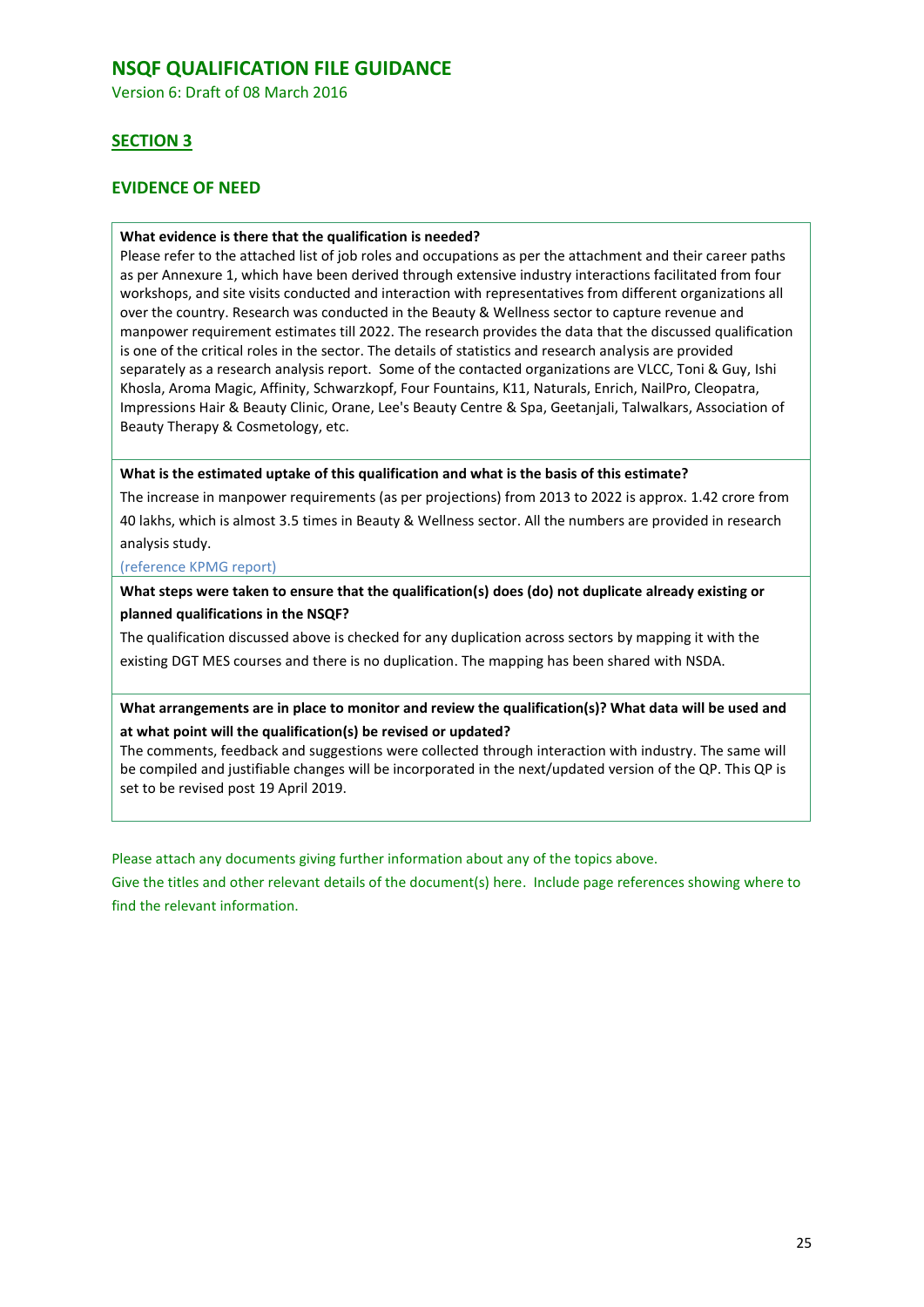Version 6: Draft of 08 March 2016

### **SECTION 4**

### **EVIDENCE OF PROGRESSION**

**What steps have been taken in the design of this or other qualifications to ensure that there is a clear path to other qualifications in this sector?**

- 1. Discussing the growth trajectory within each occupation after studying organisational charts of various industry players across small, medium and large scale organisations.
- 2. Exploring various lateral career opportunities for the discussed qualification
- 3. Ensuring that there is a clear role up in terms of performance criteria qualification experience and skill requirement from lower NSQF Level to higher levels in the hierarchy.

Please refer to attached career path as per annexure 1 which clearly defines the career path.

Please attach any documents giving further information about any of the topics above.

Give the titles and other relevant details of the document(s) here. Include page references showing where to find the relevant information.

- 1. Career Map of Beauty Therapist Annexure 1
- 2. QP BWS/Q0102- Annexure 2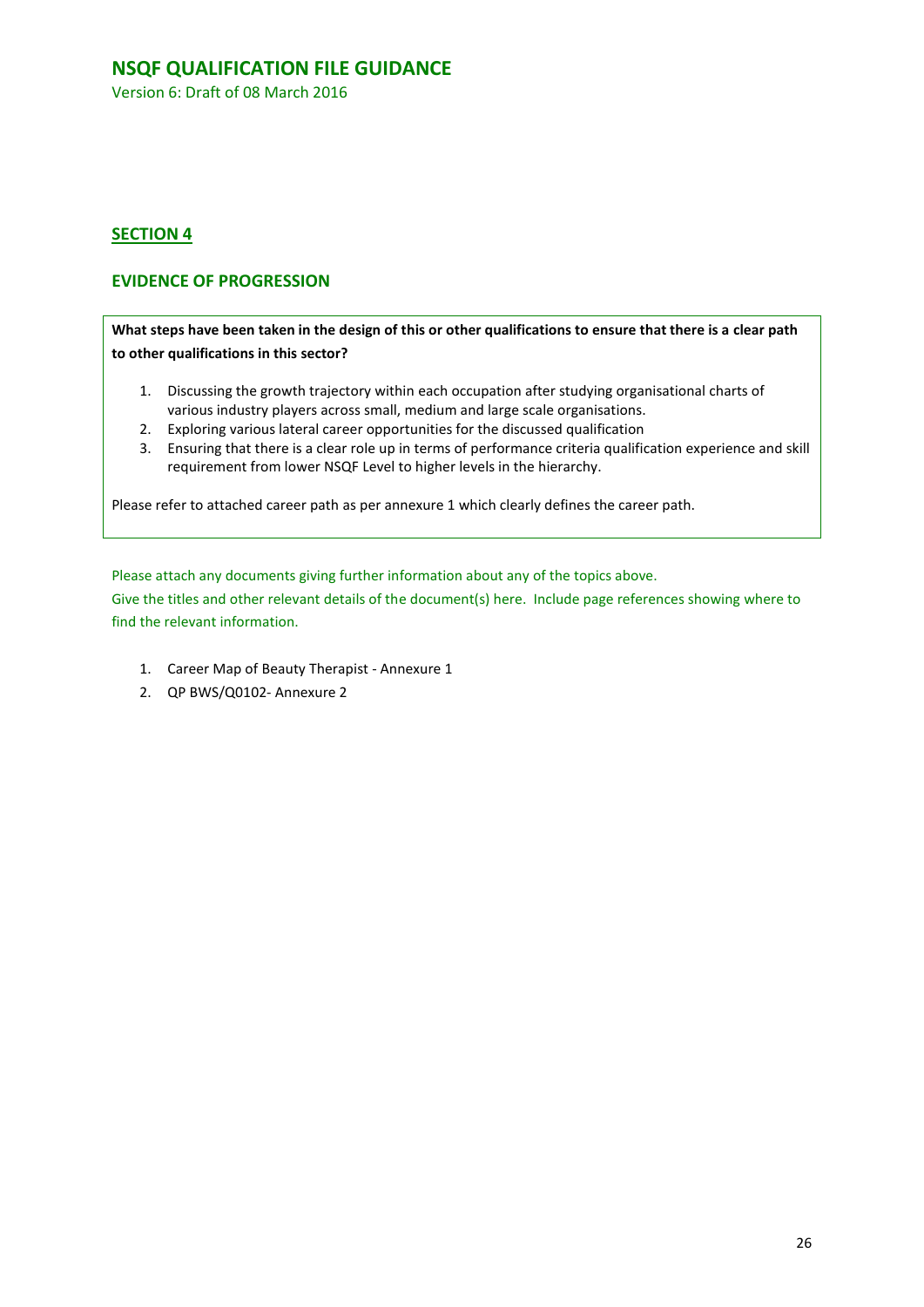Version 6: Draft of 08 March 2016

Annexure 1: Career Map